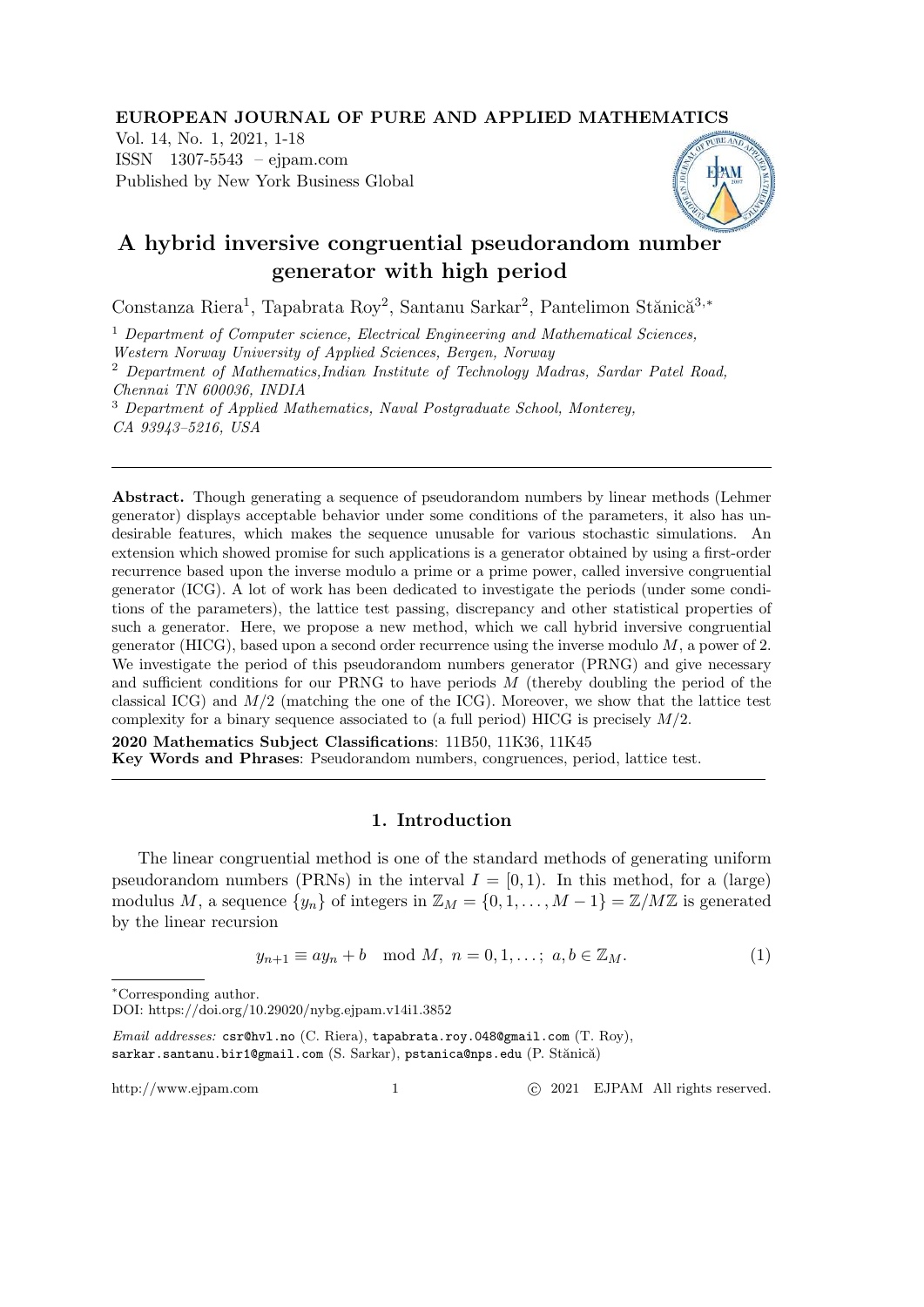and then the PRNs are obtained by the normalization

$$
x_n = y_n/M. \tag{2}
$$

This linear method is popular and has been thoroughly analyzed [15]. However, it has been found that the linearity of the recursion leads to some drawbacks and as a result, recently, several nonlinear congruential generators [3–10, 12, 15, 19] have been proposed and also analyzed [11]. Amongst these, the inversive congruential method (ICG) [17–19], with modulus M (with M being either a prime or a large power of 2), is one of the most interesting ones. Here, we consider the case where  $M = 2^{\omega}$ , for some integer  $\omega \geq 2$ . Let  $G_M = \{1, 3, \ldots, M-1\}$  be the set of all positive odd integers less than M. Clearly, for any  $u \in G_M$ , there is a unique  $u^{-1} \in G_M$  such that  $uu^{-1} \equiv 1 \pmod{M}$ . The first sequence  $\{y_n\} \subseteq G_M$  based upon the inverse modulo M is given by the recursion

$$
y_{n+1} \equiv ay_n^{-1} + b \pmod{M}, n = 0, 1, \dots
$$
 (3)

Here  $a, b \in \mathbb{Z}_M$  are chosen in such a way that  $y_{n+1} \in G_M$  whenever  $y_n \in G_M$ . The following result is known (we use  $per(\cdot)$  to denote the period of the argument sequence).

**Theorem 1** ([19, p.188, Theorem 8.9]). Let  $M = 2^{\omega}, \omega \geq 3$ . Then the Pseudorandom *Number Generator (PRNG)* {yn} *corresponding to the inversive congruential generator with modulus* M *satisfies per*( $y_n$ ) =  $\frac{M}{2}$  *if and only if*  $a \equiv 1 \pmod{4}$  *and*  $b \equiv 2 \pmod{4}$ .

Later in [14], the authors modified (3) and proposed another nonlinear method, which we will describe below. For a modulus  $M = 2^{\omega}$  and  $y_0 \in G_M$ , let

$$
y_{n+1} \equiv ay_n^{-1} + b + cy_n \pmod{M}, n = 0, 1, ...,
$$
 (4)

where  $a, b, c \in \mathbb{Z}_M$  are such that  $y_{n+1} \in G_M$ , whenever  $y_n \in G_M$ . The main result obtained in [14] is the following theorem.

**Theorem 2** ([14]). Let  $M = 2^{\omega}, \omega \geq 3$ . Then the PRNG  $\{y_n\}$  derived from (4) is purely *periodic with period*  $\frac{M}{2}$  *if and only if*  $a + c \equiv 1 \pmod{4}$  *and*  $b \equiv 2 \pmod{4}$ .

In this paper, we propose a new nonlinear method, which we will call *hybrid inversive congruential generator (HICG)*. For the modulus  $M = 2^{\omega}$  and  $y_0, y_1 \in G_M$ , we let

$$
y_{n+2} \equiv ay_{n+1}^{-1} + by_n + c \pmod{M}, n = 0, 1, ...,
$$
 (5)

where  $a, b, c \in \mathbb{Z}_M$  are such that  $y_{n+2} \in G_M$  whenever  $y_n, y_{n+1} \in G_M$ . Then, the PRNs  ${x_n}$ , defined by (2), belong to the set  $H_M = \{\frac{1}{M}, \frac{3}{M}, \ldots, \frac{M-1}{M}\}$  $\frac{M-1}{M}$ . Since some of the constants in our generator may be zero, equation  $(5)$  includes  $(1)$  and  $(3)$ .

In our first result, we show that the period of the HICG sequence is at most  $M$ ; further, we obtain explicit conditions on the involved parameters such that the sequence  $\{y_n\}$ derived from  $(5)$  is purely periodic with period  $M$ ; moreover, we give explicit conditions on the parameters to obtain an ultimate period of  $M/2$ . Furthermore, we look at the lattice test passing for a binary sequence obtained via HICG and show that it has a lattice test complexity (defined in Section 4) equal to  $M/2$ .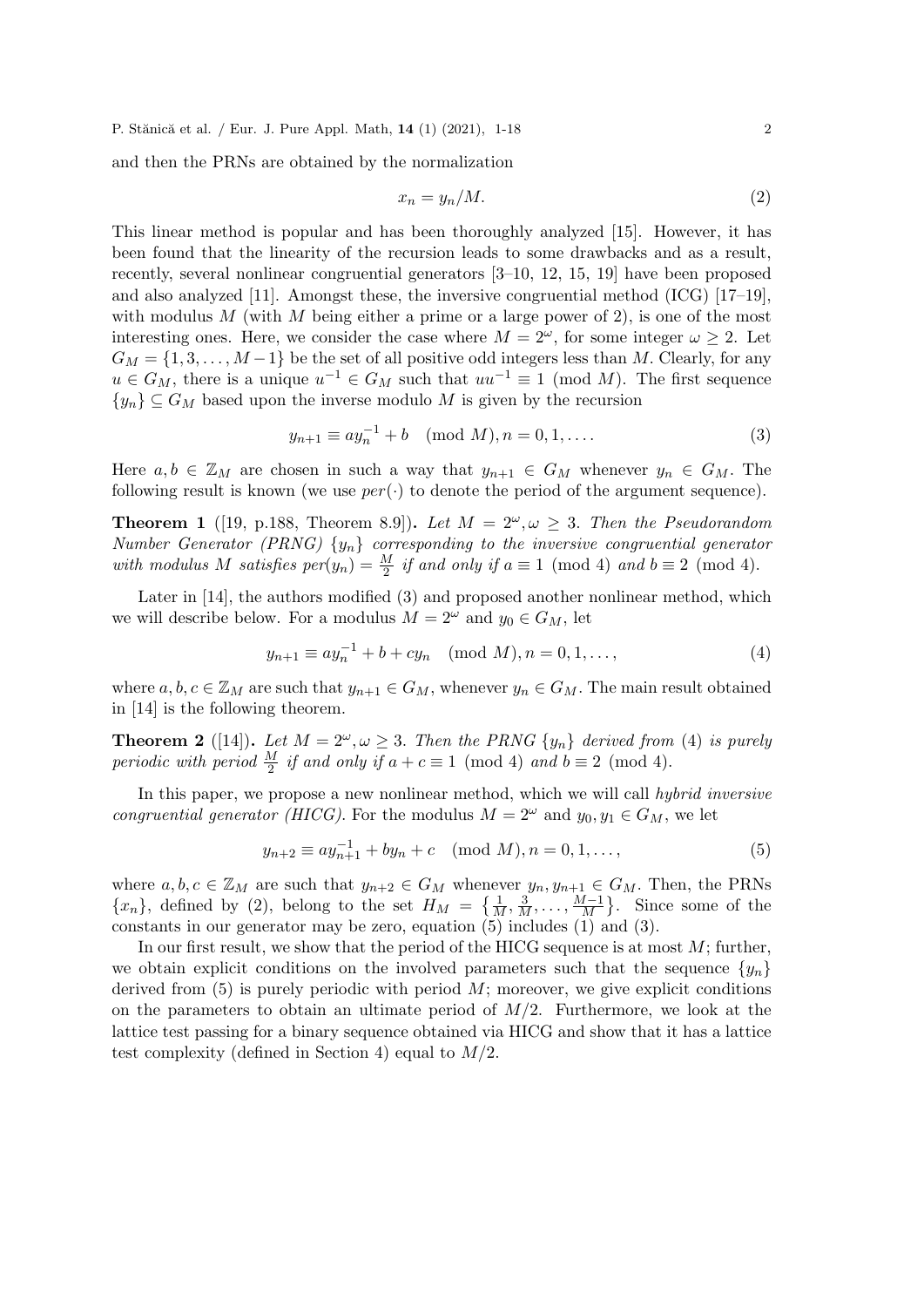#### 2. The maximum period of the HICG is M

Since two consecutive residues modulo  $M = 2^{\omega}$  will determine the next residue (observe that our sequence has second order), the maximum period can be at most twice the number of pairs (residue repetitions allowed) of all odd integers modulo M, that is  $\frac{M^2}{4}$ . However, here, we will show that for any values of the parameters  $a, b, c$  and any odd initial conditions  $y_0, y_1 \in G_M$ , the (ultimate) period of  $\{y_n\}$  can be at most M. Certainly, the sequence may not be purely periodic, rather ultimately periodic, but for simplicity, shifting the sequence to that first position of the period, we may assume in this section that the period starts from  $y_0$ . Throughout, we will use the notation : as a shorthand for "because/since".

**Theorem 3.** Let  $m = 2^{\omega} \geq 4$ . The HICG sequence  $\{y_n \pmod{m}\}$  has an ultimate period *less than or equal to* m*.*

*Proof.* We will show our result by induction. We first note that for  $m = 4$  (and  $m = 8$ , the period is at most m. We now assume that the result holds for m, that is,  $\{y_n\}$ (mod m)} has period  $\ell \leq m$ , and show that  $\{y_n \pmod{2m}\}$  has period at most  $2m$ . The given sequence is  $y_{n+2} \equiv ay_{n+1}^{-1} + by_n + c \pmod{2m}$ . Now, note that  $(y_n + m)^{-1} \equiv y_n^{-1} + m$ (mod 2m) for all n. Clearly, in order for the  $y_n$  to be odd,  $a + b + c$  must be odd. And so, among  $a, b$  and  $c$ , either all of them are odd or one of them is odd and the others are even. So, we consider the following four cases.

Case 1. *a, b* and *c* are all odd: As  $y_{n+2} \equiv ay_{n+1}^{-1} + by_n + c \pmod{m}$  has period  $\ell$ , then we can have the following four subcases:

- (i)  $y_{\ell} \equiv y_0 \pmod{2m}$  and  $y_{\ell+1} \equiv y_1 \pmod{2m}$ ,
- (ii)  $y_{\ell} \equiv y_0 + m \pmod{2m}$  and  $y_{\ell+1} \equiv y_1 + m \pmod{2m}$ ,
- (iii)  $y_{\ell} \equiv y_0 \pmod{2m}$  and  $y_{\ell+1} \equiv y_1 + m \pmod{2m}$ ,
- (iv)  $y_{\ell} \equiv y_0 + m \pmod{2m}$  and  $y_{\ell+1} \equiv y_1 \pmod{2m}$ .

The first subcase follows immediately, and the period modulo  $2m$  is also  $\ell$  here. For the second subcase, we have,

$$
y_{\ell+2} \equiv a(y_1^{-1} + m) + b(y_0 + m) + c \pmod{2m}
$$
  
\n
$$
\equiv y_2 + (a + b)m \pmod{2m}
$$
  
\n
$$
\equiv y_2 \pmod{2m} (\because a + b \text{ is even}),
$$
  
\n
$$
y_{\ell+3} \equiv ay_2^{-1} + b(y_1 + m) + c \pmod{2m}
$$
  
\n
$$
\equiv y_3 + bm \pmod{2m}
$$
  
\n
$$
\equiv y_3 + m \pmod{2m} (\because b \text{ is odd}),
$$
  
\n
$$
y_{\ell+4} \equiv a(y_3^{-1} + m) + by_2 + c \pmod{2m}
$$
  
\n
$$
\equiv y_4 + am \pmod{2m}
$$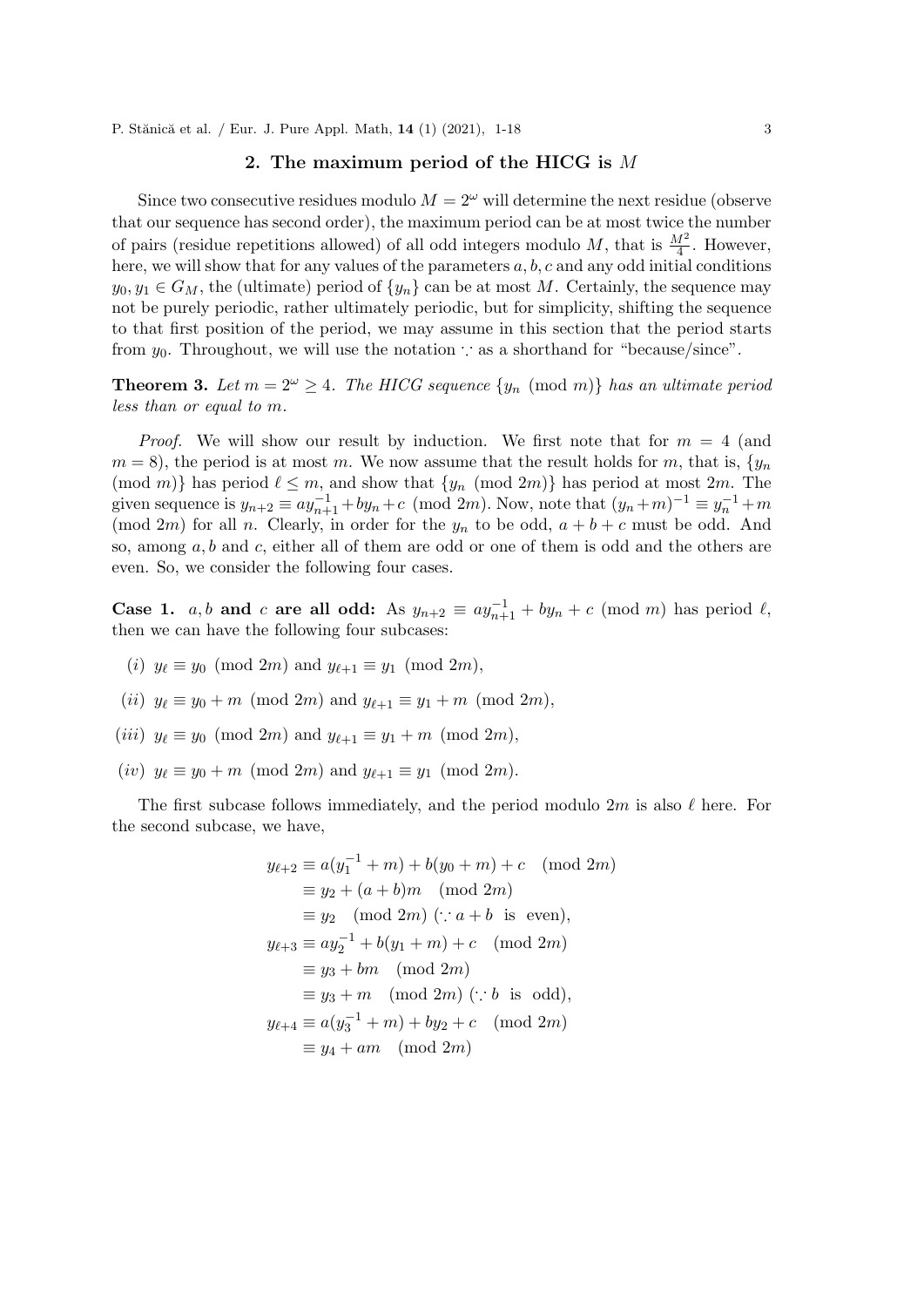$$
\equiv y_4 + m \pmod{2m} (\because a \text{ is odd}),
$$
  
\n
$$
y_{\ell+5} \equiv a(y_4^{-1} + m) + b(y_3 + m) + c \pmod{2m}
$$
  
\n
$$
\equiv y_5 + (a+b)m \pmod{2m}
$$
  
\n
$$
\equiv y_5 \pmod{2m} (\because (a+b) \text{ is even}).
$$

Proceeding similarly, we have,  $y_{\ell+6} \equiv y_6 + m \pmod{2m}$ ,  $y_{\ell+7} \equiv y_7 + m \pmod{2m}$ ,  $y_{\ell+8} \equiv y_8 \pmod{2m}$ , and so on. Now, computationally we can check that for  $m = 16$ , l can be 1, 3, 6, 12. Inductively, it follows that if  $\{y_n \pmod{m}\}$  has period 1 then  $\{y_n\}$ (mod 2m)} has period 3 and if  $\{y_n \pmod{m}\}$  has a period that is a multiple of 3 then,  ${y_n \pmod{2m}}$  can have at most a double period. Thus, in this case,  ${y_n \pmod{2m}}$  can have the period at most  $\frac{3m}{2} < 2m$ .

The other two subcases follow similarly and it can be shown that even in these subcases  $\{y_n \pmod{2m}\}$  can have period at most  $\frac{3m}{2} < 2m$ .

Note that, in this case, the proof implies that  $\{y_n \pmod{m}\}$  can have period at most 3m  $\frac{m}{4}$ , for all  $m \ge 16$ .

**Case 2.** a is odd and b and c are even: Here we break the case into the same possible subcases as above. The first subcase is immediate. For, the second subcase, following exactly the same procedure as above, we obtain  $y_{\ell+2} \equiv y_2 + m \pmod{2m}$ ,  $y_{\ell+3} \equiv y_3 + m$ (mod 2m),  $y_{\ell+4} \equiv y_4 + m \pmod{2m}$ , and so on. Now, it can be checked that for  $m = 16$ the possible periods are 1, 2, 4 and 8. So, inductively, it follows that, the period of  $\{y_n\}$  $p(\text{mod } 2m)$  can be at most m. The other cases can be similarly dealt with.

Note that, in this case, the proof implies that  $\{y_n \pmod{m}\}$  can have period at most  $\overline{m}$  $\frac{m}{2}$ , for all  $m \ge 16$ .

**Case 3.** b is odd and a and c are even: This case follows along the same lines as the previous case. In this case, one can computationally check that, for  $m = 16$ , the possible periods are 1, 2, 4, 8 and 16. So, the period of  $\{y_n \pmod{2m}\}$  can be at most  $2m$ . Therefore, in this case, the proof implies that  $\{y_n \pmod{m}\}$  can have period at most m, for all  $m \geq 16$ .

Case 4. c is odd and a and b are even: Here we break the case into the same possible subcases as in Case 1. The first subcase follows immediately. For, the other subcases we can easily check that  $y_{\ell+2} \equiv y_2 \pmod{2m}$ ,  $y_{\ell+3} \equiv y_3 \pmod{2m}$ ,  $y_{\ell+4} \equiv y_4$  $(mod 2m)$ , and so on. Now, in this case, one can observe that for  $m = 16$  the period is (ultimately) 1. So, in this case, the (ultimate) period of  $\{y_n \pmod{2m}\}$  is again  $1 \leq 2m$ . Note that, in this case, the proof implies that  $\{y_n \pmod{m}\}$  has period 1, for all  $m \ge 16$ .

Example 1. *Consider the first case, i.e.,* a, b *and* c *are all odd. Let* m = 16*, and let the period of the sequence be* 6*. Then*  $\{y_0, y_1, y_2, y_3, y_4, y_5\}$  *is the core of the sequence modulo* 16*. Consider now the same sequence modulo 32. We show that the period can be at most* 12 *modulo* 32*. The first subcase would give a period of* 6*. For the second subcase, i.e.,*  $y_6 \equiv y_0 + 16$  and  $y_7 \equiv y_1 + 16$  *(all congruences are modulo* 32 *in this example), we can*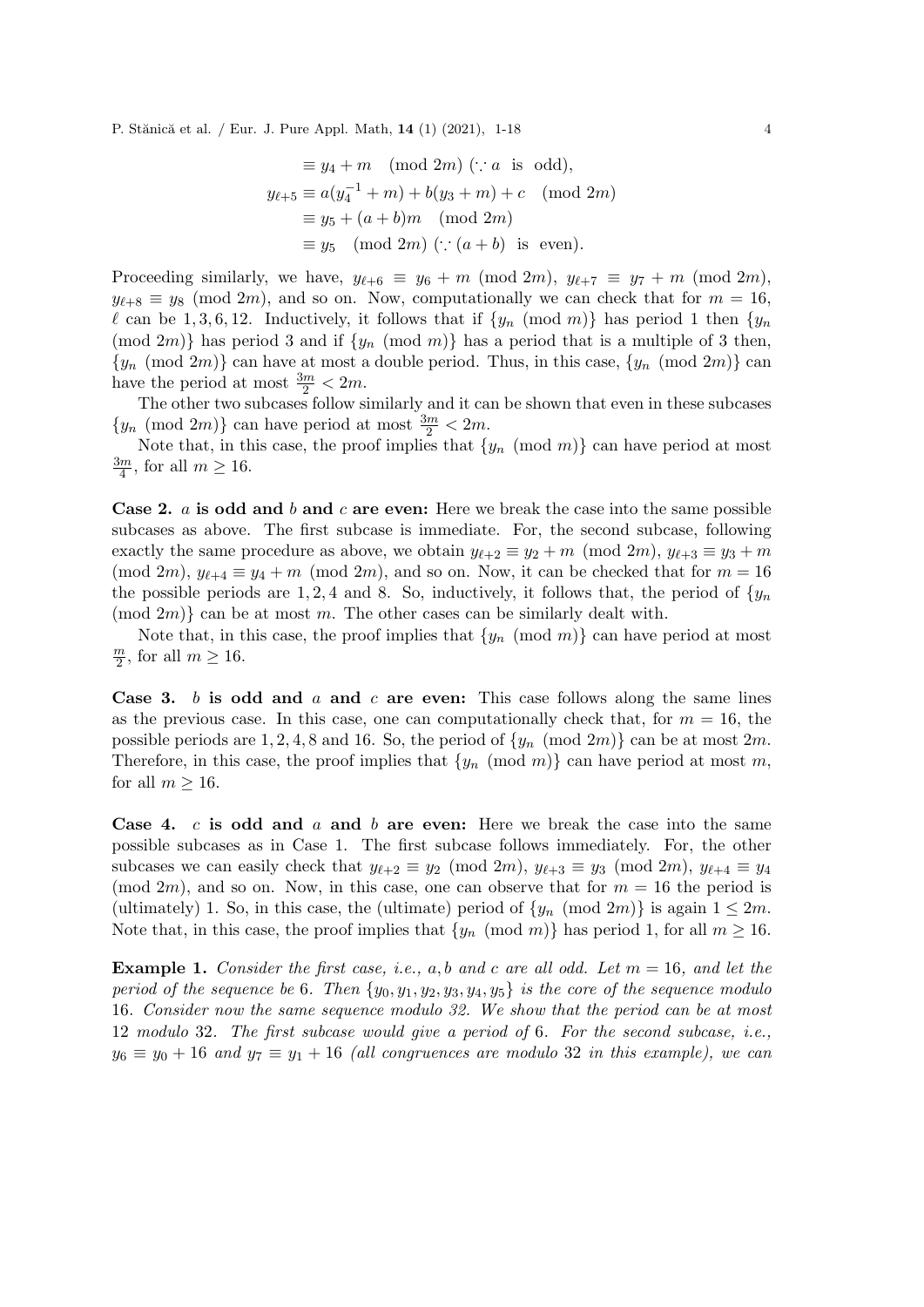*easily calculate that*  $y_8 \equiv y_2, y_9 \equiv y_3 + 16, y_{10} \equiv y_4 + 16, y_{11} \equiv y_5, y_{12} \equiv y_6 + 16 \equiv y_0$  *and*  $y_{13} \equiv y_7 + 16 \equiv y_1$ *. And so,*  $\{y_0, y_1, \ldots, y_{11}\}$  *is the core of the sequence and the period is* 12*. The other two subcases are similar.*

**Remark 1.** *Note that, from the proof, one can actually infer, for*  $m \geq 16$ *, that the HICG*  $sequence \{y_n \pmod{m}\}$  *has an (ultimate) period less than or equal to*  $\frac{3m}{4}$ *, if* a, *b* and c are *odd; less than or equal to*  $\frac{m}{2}$ *, if* a *is odd and* b and c are even; less than or equal to m, if b *is odd and* a *and* c *are even; and, finally, the period is always* 1*, if* c *is odd and* a *and* b *are even.*

#### 3. General periodicity analysis of the sequence

Let  $M = 2^{\omega}$ ;  $\omega \ge 3$ ,  $y_0$  and  $y_1$  are chosen at random from  $G_M$ .

#### 3.1. Conditions when the period of the sequence is M

Theorem 4. *The PRNG* {yn} *derived from* (5) *(regardless of the odd initial conditions*  $y_0, y_1$ ) *is purely periodic with period* M *and the set*  $\{y_0, y_1, \ldots, y_{M-1}\}$  *gives the set*  $G_M$ , *uniformly distributed (that is, every element will occur exactly twice), if and only if*

 $a \equiv 0 \pmod{2}$ ,  $a + b \equiv 1 \pmod{4}$  *and*  $c \equiv 2 \pmod{4}$ *.* 

*Proof.* We show this in two steps.

**Necessity:** Let us assume that for the sequence (5) and for any  $y_0, y_1 \in G_M$ , the period of  $y_n$  is M and  $\{y_0, y_1, \ldots, y_{M-1}\}$  gives the set  $G_M$  with every element occurring exactly twice. We will prove that a is even,  $a + b \equiv 1 \pmod{4}$  and  $c \equiv 2 \pmod{4}$ . Without loss of generality we may take  $y_0 = y_1 = 1$ . Now, it is easy to check that under the above assumption on the parameters  $a, b, c$ , if we reduce every element modulo 4 (respectively, 8), the period of  $\{y_n \pmod{4}\}$  (respectively,  $\{y_n \pmod{8}\}$ ) is 4 (respectively, 8) and  $\{y_0, y_1, y_2, y_3\}$  (respectively,  $\{y_0, y_1, \ldots, y_7\}$ ) gives the set  $G_4 = \{1,3\}$  (respectively,  $G_8 = \{1, 3, 5, 7\}$  with every element occurring exactly twice.

Now, for our convenience, for the rest of the necessary part we consider every equality as a modulo 8 operation and hence (5) reduces to

$$
y_{n+2} = ay_{n+1} + by_n + c,
$$

since  $t \equiv t^{-1} \pmod{8}$ , for every odd integer t. Also, we recall that we have  $y_0 = y_1 = 1$ .

By absurd, we now assume that  $a + b$  is even. Then,  $y_2 = a + b + c \equiv 3 \pmod{4}$ implies that c is odd. So, let  $a + b = 2d$  and  $c = 1 + 2e$  for some integers d and e. We have,  $y_2 = 1 + 2(d + e)$  where  $d + e = 1 + 2f$ ,  $f \in \mathbb{Z}$  is odd (since  $y_2 \equiv 3 \pmod{4}$ ). Then, from  $y_3 \equiv 3a + b + c \equiv 3 \pmod{4}$  we have  $3 + 2a \equiv 3 \pmod{4}$  and thus a is even. We let  $a = 2q, q \in \mathbb{Z}$ . Thus,  $y_4 \equiv 3a + 3b + c \equiv 1 \pmod{4}$  yields  $3(2d) + 1 + 2e = 1 + 2(d + e)$  $3 + 4f \equiv 3 \pmod{4}$ , which is a contradiction. Hence,  $a + b$  is odd.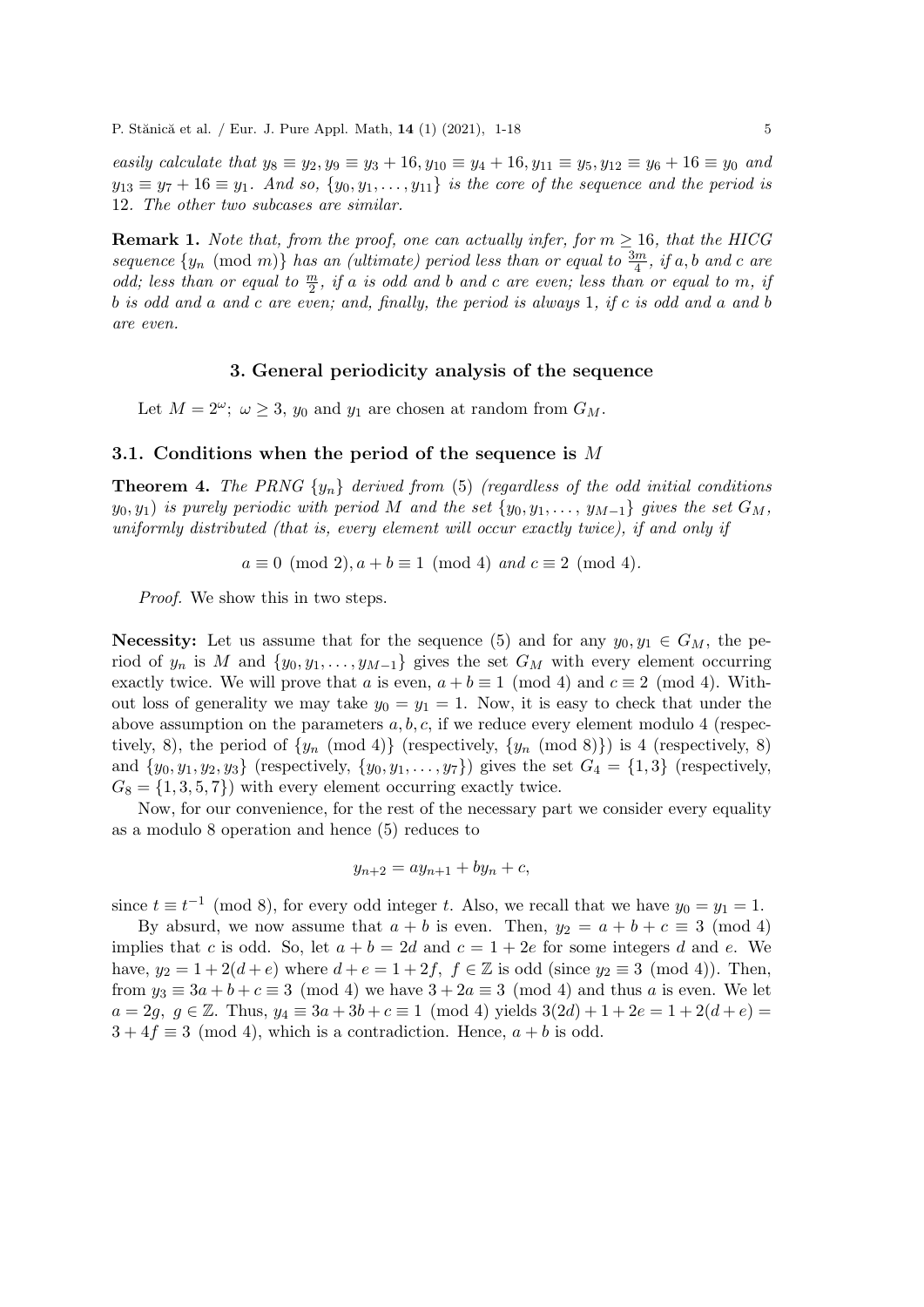Suppose now that  $a+b \equiv 3 \pmod{4}$ , and so  $a+b = 3+4h$ ,  $h \in \mathbb{Z}$ . From  $y_2 = a+b+c \equiv 3$ (mod 4), we have,  $c = 4l, l \in \mathbb{Z}$ . Then,  $y_3 = ay_2 + b + c = a(3 + 4(h + l)) + b + c =$  $3 + 2a + 4(h + l)(a + 1) \equiv 3 \pmod{4}$  gives  $a = 2r, r \in \mathbb{Z}$  and so, from  $a + b = 3 + 4h$ , b is odd. Thus,  $y_3 = ay_2+b+c = 3+4(h+\ell+r)$ . Thus,  $y_4 = ay_3+by_2+c = 1+4(h+\ell)(b+1) \equiv 1$ (mod 8) (as b is odd). However, the periodicity modulo 4 implies that  $y_4 \equiv 1 \pmod{4}$ , and therefore,  $y_4 \equiv 1$  or 5 (mod 8). But, 1 has already occurred twice. So,  $y_4 \equiv 5 \pmod{8}$ , which contradicts  $y_4 \equiv 1 \pmod{8}$ .

Hence,  $a + b \equiv 1 \pmod{4}$  which implies  $c \equiv 2 \pmod{4}$  and a is even (the parity of a can be deduced, for instance, from  $y_2 \equiv a + b + c \equiv 3 \pmod{4}$  and  $y_3 \equiv 3a + b + c \equiv 3$  $(mod 4);$  then,  $2a \equiv 0 \pmod{4}$ .

**Sufficiency:** Let now a be even,  $a + b \equiv 1 \pmod{4}$  and  $c \equiv 2 \pmod{4}$ , and  $y_0, y_1 \in G_M$ . First, we will prove that  $y_n \in G_M$  for all  $n \geq 0$ , that is,  $y_n$  is odd under these assumptions. Now,  $y_0$  and  $y_1$  are odd. Suppose that  $y_n$  is odd. Then,

$$
y_{n+2} = ay_{n+1}^{-1} + by_n + c \equiv y_n \equiv 1 \pmod{2}.
$$

We will now prove that the period is  $M$ . We first rewrite the sequence (5) as

$$
y_{n+2} \equiv (a+b)y_n + cy_{n+1} + \alpha_n \pmod{M}
$$

where

$$
\alpha_n = a(y_{n+1}^{-1} - y_n) + c(1 - y_{n+1}).
$$

So,

$$
\begin{pmatrix} y_n \\ y_{n+1} \end{pmatrix} \equiv A \begin{pmatrix} y_{n-1} \\ y_n \end{pmatrix} + \begin{pmatrix} 0 \\ \alpha_{n-1} \end{pmatrix} \pmod{M} \text{ where } A = \begin{pmatrix} 0 & 1 \\ a+b & c \end{pmatrix}.
$$

Thus, we have,

$$
\begin{pmatrix} y_n \\ y_{n+1} \end{pmatrix} \equiv A^n \begin{pmatrix} y_0 \\ y_1 \end{pmatrix} + R_n \pmod{M}
$$
 (6)

where

$$
R_n = \sum_{i=0}^{n-1} A^i \begin{pmatrix} 0 \\ \alpha_{n-1-i} \end{pmatrix}.
$$

Taking into account the fact that  $a + b \equiv 1 \pmod{4}$  and  $c \equiv 2 \pmod{4}$ , from [16] or [19, p.188] we have for  $m = 2<sup>h</sup>, h \ge 2$ ,

$$
Am \equiv \begin{pmatrix} 2mp+m+1 & 2mq+3m \\ 2mq+3m & 2mp+3m+1 \end{pmatrix} \pmod{4m}
$$
 (7)

for some integers  $p$  and  $q$ .

First, we will show that for  $m = 2<sup>h</sup>$ ,  $2 \le h \le \omega - 1$ ,

$$
R_m \equiv \binom{m}{m} \pmod{2m}.\tag{8}
$$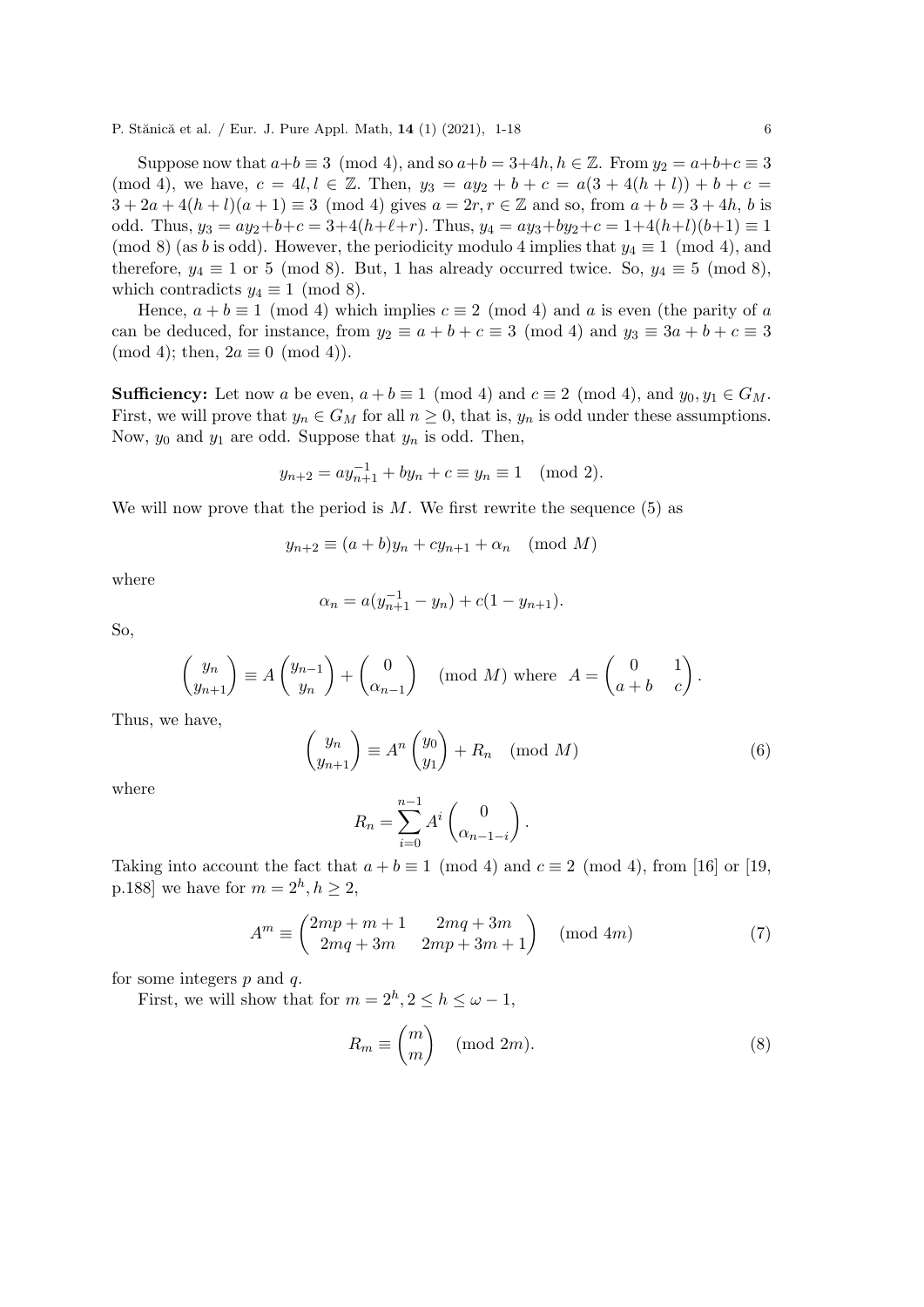It can be checked (tediously by hand, but computationally easily) that (8) holds for  $m = 4$ (i.e.,  $h = 2$ ). Now, let us assume that it holds for  $m = 2<sup>h</sup>$ . Then, from this hypothesis, (6) and (7), and using the fact that  $y_i$ 's are odd, we have,

$$
y_m \equiv y_0 + 2m(py_0 + qy_1) + m(y_0 + 3y_1) + 4mT_0 + m + 2mS_0
$$
  
=  $y_0 + m + 2mU_0 \pmod{M}$ ,  

$$
y_{m+1} \equiv y_1 + 2m(qy_0 + py_1) + 3m(y_0 + y_1) + 4mT_1 + m + 2mS_1
$$
  
=  $y_1 + m + 2mU_1 \pmod{M}$ ,

for some integers  $T_0, T_1, S_0, S_1, U_0$  and  $U_1$ . Now, it follows clearly from above that

$$
y_m^{-1} \equiv y_0^{-1} + m + 2mV_0
$$
 and  $y_{m+1}^{-1} = y_1^{-1} + m + 2mV_1 \pmod{M}$ ,

for some integers  $V_0$  and  $V_1$  (inverses are considered in  $\mathbb{Z}_M$ ). Then, as a is even and  $c \equiv 2$ (mod 4), we get from above that

$$
\alpha_m = a(y_{m+1}^{-1} - y_m) + c(1 - y_{m+1})
$$
  
\n
$$
\equiv a(y_1^{-1} + m + 2mV_1 - y_0 - m - 2mU_0) + c(1 - y_1 - m - 2mU_1)
$$
  
\n
$$
\equiv a(y_1^{-1} - y_0) + c(1 - y_1) + 2am(V_1 - U_0) - mc - 2mcU_1
$$
  
\n
$$
\equiv \alpha_0 + 2m + 4mW_0 \pmod{M},
$$

for some integer  $W_0$ . So, as  $a + b \equiv 1 \pmod{4}$  and  $c \equiv 2 \pmod{4}$  we have,

$$
y_{m+2} \equiv (a+b)y_m + cy_{m+1} + \alpha_m
$$
  
\n
$$
\equiv (a+b)y_0 + cy_1 + \alpha_0 + (a+b)(m+2mU_0)
$$
  
\n
$$
+ c(m+2mU_1) + 2m + 4mW_0
$$
  
\n
$$
\equiv y_2 + m + 2mU_2 \pmod{M},
$$

for some integer  $U_2$ . Proceeding similarly as above, for all  $0 \leq k \leq m-1$ , we have

$$
y_{m+k} \equiv y_k + m + 2mU_k \pmod{M}
$$
  
\n
$$
y_{m+k}^{-1} \equiv y_k^{-1} + m + 2mV_k \pmod{M}
$$
  
\n
$$
\alpha_{m+k} \equiv \alpha_k + 2m + 4mW_k \pmod{M},
$$

for integers  $U_k$ ,  $V_k$  and  $W_k$ . Now, using the above analysis, we get (we let I be the identity matrix of the appropriate dimension),

$$
R_{2m} \equiv \sum_{i=0}^{2m-1} A^i \binom{0}{\alpha_{2m-1-i}} \pmod{4m}
$$
  

$$
\equiv \sum_{i=0}^{m-1} A^i \binom{0}{\alpha_{2m-1-i}} + \sum_{i=m}^{2m-1} A^i \binom{0}{\alpha_{2m-1-i}} \pmod{4m}
$$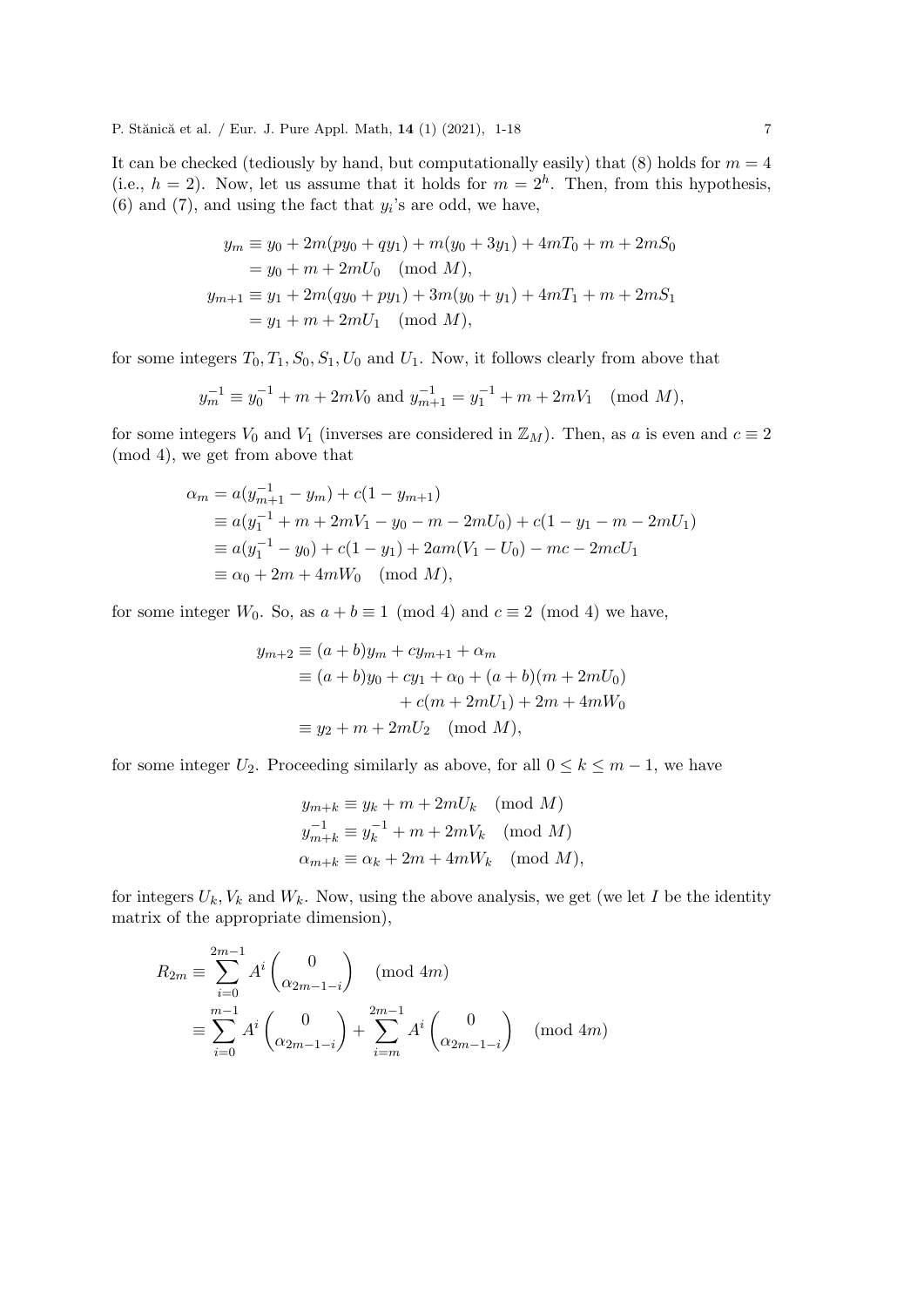$$
\begin{split}\n&\equiv \sum_{i=0}^{m-1} \left[ A^i \begin{pmatrix} 0 \\ \alpha_{m-1-i} \end{pmatrix} + A^i \begin{pmatrix} 0 \\ 2m \end{pmatrix} \right] + A^m \sum_{i=0}^{m-1} A^i \begin{pmatrix} 0 \\ \alpha_{m-1-i} \end{pmatrix} \pmod{4m} \\
&\equiv (I + A^m) R_m + 2m \sum_{i=0}^{m-1} A^i \begin{pmatrix} 0 \\ 1 \end{pmatrix} \pmod{4m} \\
&\equiv (\frac{I + A^m}{2}) 2R_m + 2m \sum_{i=0}^{m-1} A^i \begin{pmatrix} 0 \\ 1 \end{pmatrix} \pmod{4m} \\
&\equiv (\frac{I + A^m}{2}) \begin{pmatrix} 2m \\ 2m \end{pmatrix} + 2m \sum_{i=0}^{m-1} A^i \begin{pmatrix} 0 \\ 1 \end{pmatrix} \pmod{4m} \\
&\equiv \begin{pmatrix} 2m \\ 2m \end{pmatrix} + 2m \sum_{i=0}^{m-1} A^i \begin{pmatrix} 0 \\ 1 \end{pmatrix} \pmod{4m} \\
&\equiv (\frac{2m}{2m}) \pmod{4m} \\
&\left[ \because \sum_{i=0}^{m-1} A^i \begin{pmatrix} 0 \\ 1 \end{pmatrix} \equiv 0 \pmod{2}, \text{ i.e., } \sum_{i=0}^{m-1} A^i \begin{pmatrix} 0 \\ 1 \end{pmatrix} \text{ is even}].\n\end{split}
$$

Therefore, (8) follows by induction. So, by the previous arguments, we conclude that for  $m = 2<sup>h</sup>, h \ge 2$  and  $0 \le k \le m - 1$ ,

$$
y_{m+k} = y_k + m \t (mod 2m)
$$
  
\n
$$
y_{m+k}^{-1} \equiv y_k^{-1} + m \t (mod 2m)
$$
  
\n
$$
\alpha_{m+k} \equiv \alpha_k + 2m \t (mod 4m).
$$

Then in particular for  $m = M$  we see that  $y_{M+k} \equiv y_k \pmod{M}$ , and for  $m = \frac{M}{2}$  $\frac{M}{2}$  that  $y_{\frac{M}{2}+k} \equiv y_k + \frac{M}{2}$  $\frac{M}{2}$  (mod M), so the period is M.

Now, for  $M = 8$  one can check that under the given conditions (i.e., a is even,  $a+b \equiv 1$ (mod 4) and  $c \equiv 2 \pmod{4}$ , the period of  $\{y_n\}$  is exactly eight and every element of  $G_8 = \{1, 3, 5, 7\}$  occurs exactly twice in  $\{y_0, y_1, \ldots, y_7\}$ . Moreover, it is easy to verify that for any  $m = 2<sup>h</sup>$ ,  $h \geq 3$ , if the period of  $\{y_n \pmod{m}\}$  is exactly m and every element of  $G_m$  occurs exactly twice in  $\{y_0, y_1, \ldots, y_{m-1}\}\$  then the period of  $\{y_n \pmod{2m}\}\$ is exactly 2m and every element of  $G_{2m}$  occurs exactly twice in  $\{y_0, y_1, \ldots, y_{2m-1}\}$ . Hence, the period of  $y_n$  is M and  $\{y_0, y_1, \ldots, y_{M-1}\}$  represents  $G_M$ , with every element occurring exactly twice.

Remark 2. *Computationally, and using the proof of Theorem* 3*, taking a random set of initial conditions, we obtain that these are the only conditions for* a, b, c *under which we obtain period* 16 *(modulo* 16*). From the proof of Theorem* 3*, this would imply that, regardless of frequency, we can only attain the maximal period* M *for any initial conditions if*  $a \equiv 0 \pmod{2}$ ,  $a + b \equiv 1 \pmod{4}$  *and*  $c \equiv 2 \pmod{4}$ *.*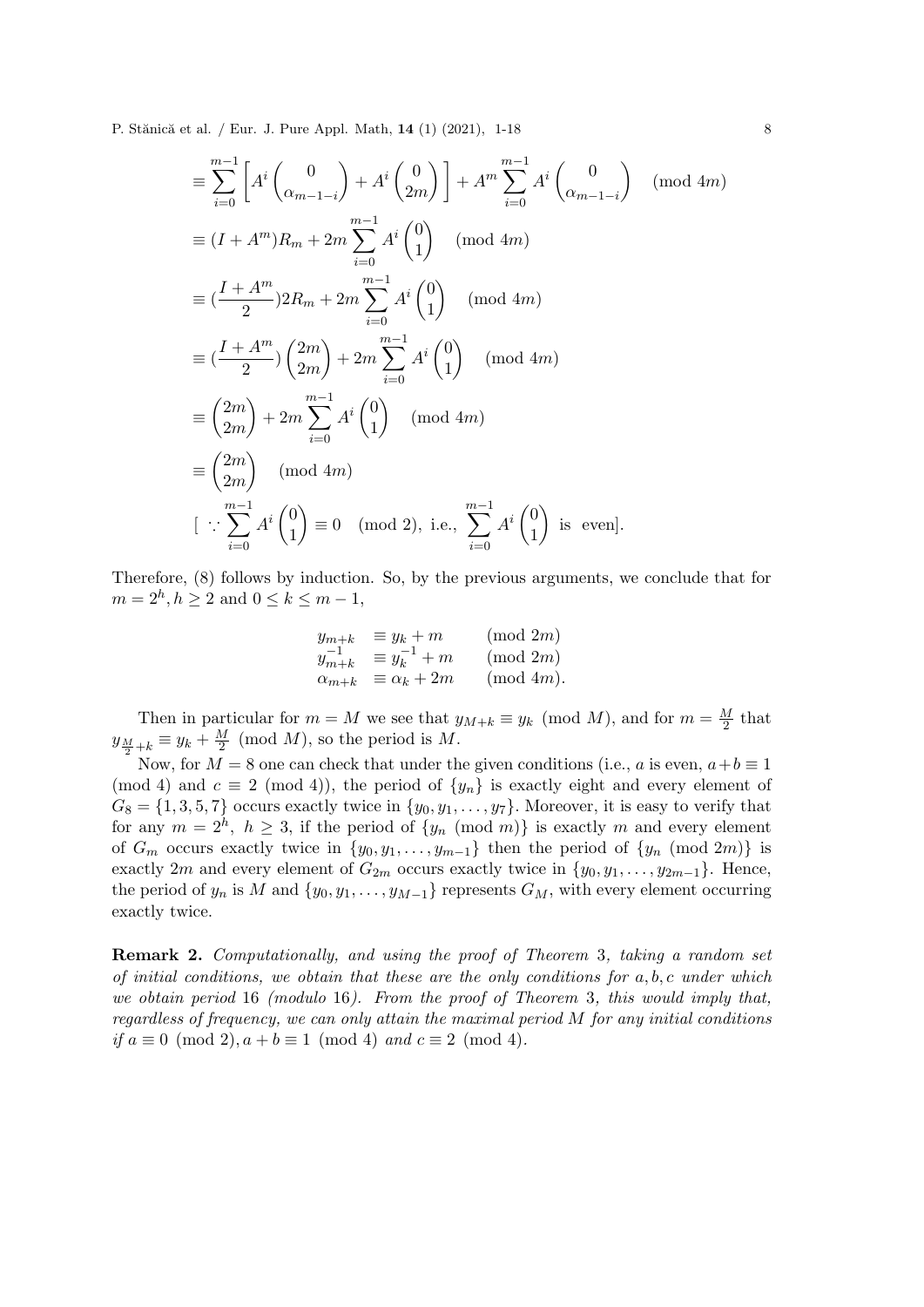#### 3.2. Conditions when the period of the sequence is  $M/2$

**Theorem 5.** The PRNG  $\{y_n\}$  derived from (5) is purely periodic with period M/2, regardless of the odd initial conditions  $y_0, y_1$ , and the set  $\{y_1, y_2, \ldots, y_{\frac{M}{2}}\} = G_M$  if and only *if*

$$
a \equiv 1 \pmod{4}, b \equiv 0 \pmod{\frac{M}{2}} \text{ and } c \equiv 2 \pmod{4}.
$$

*Proof.* We show this in two parts.

**Necessity:** Let us assume that for the sequence (5) and for any  $y_0, y_1 \in G_M$ , the period of  $y_n$  is  $\frac{M}{2}$  and  $\{y_1, y_2, \ldots, y_{\frac{M}{2}}\} = G_M$ . We will prove that  $a \equiv 1 \pmod{4}$ ,  $b \equiv 0$ (mod  $\frac{M}{2}$ ) and  $c \equiv 2 \pmod{4}$ . We consider  $y_0 = y_1 = 1$  (there is no contradiction here with the inferred assumption that every residue occurs once only, since we consider the uniformity of the sequence starting with index 1; certainly, we could have taken  $y_0 = 1$ ,  $y_1 = 3$ , but we preferred to start "at a zero time" and start counting the distribution of our sequence at index 1). Now, it is easy to check that under the above assumption if we reduce every element modulo 4 (respectively, 8), the period of  $\{y_n \pmod{4}\}$  (respectively,  $\{y_n \pmod{8}\}\$  is 2 (respectively, 4) and  $\{y_1, y_2\} = G_4 = \{1, 3\}$  (respectively,  ${y_1, y_2, y_3, y_4} = G_8 = {1, 3, 5, 7}.$  We have,

$$
y_{n+2} \equiv ay_{n+1} + by_n + c \pmod{4}, \text{ and}
$$
  

$$
y_{n+2} \equiv ay_{n+1} + by_n + c \pmod{8}.
$$

As  $y_0 = y_1 = 1$ , we have,  $y_2 \equiv 3 \pmod{4}$ ,  $y_3 \equiv 1 \pmod{4}$ ,  $y_4 \equiv 3 \pmod{4}$  and  $y_3 \equiv 5$  $(mod 8), y_5 \equiv 1 \pmod{8}.$ 

By absurd, we assume that a is even. Then,  $y_2 \equiv a + b + c \equiv 3 \pmod{4}$  gives  $b + c$ is odd. So, let  $a = 2d'$  and  $b + c = 1 + 2e'$  for some integers d' and e'. We have,  $y_2 = 1 + 2(d' + e')$  where  $d' + e' = 1 + 2f'$ , is odd for some  $f' \in \mathbb{Z}$  (since  $y_2 \equiv 3 \pmod{4}$ ). Then,  $y_3 \equiv 3a + b + c \equiv 3 + 2a \equiv 3 \pmod{4}$ . Which is a contradiction. So a is odd.

Now, let  $a = 3 + 4g'$ ,  $g' \in \mathbb{Z}$  and from  $y_2 \equiv a + b + c \equiv 3 \pmod{4}$  we have  $b + c =$  $4h', h' \in \mathbb{Z}$ . Then,  $y_3 \equiv ay_2 + b + c \equiv a(3 + 4(g' + h')) + b + c \equiv 3a + 4(g' + h') + b + c \equiv 1$ (mod 8). Which contradicts  $y_3 \equiv 5 \pmod{8}$ .

So,  $a \equiv 1 \pmod{4}$ . Let  $a = 1 + 4l'$ ,  $l' \in \mathbb{Z}$ . So,  $b + c = 2 + 4r'$  for some integer r'  $($ ∴  $y_2 \equiv a + b + c \equiv 3 \pmod{4}$ . Now,  $y_4 \equiv ay_3 + by_2 + c \equiv 5a + (3 + 4(l' + r'))b + c \equiv 5a$  $7 + 2b + 4(l' + r') + 4b(l' + r')$  (mod 8). Hence,  $y_4 \equiv 3 + 2b$  (mod 4) and so from  $y_4 \equiv 3$ (mod 4) we have, b is even.

Next, let  $b = 2 + 4s'$ . Then, from above, we have,  $y_4 \equiv 3 + 4(l' + r') \pmod{8}$ . So,  $y_5 \equiv$  $ay_4 + by_3 + c \equiv 3a + 4a(l' + r') + 5b + c \equiv 3a + b + c + 4(l' + r') \equiv 5 \pmod{8}$  contradicting the fact  $y_5 \equiv 1 \pmod{8}$ . Thus,  $b \equiv 0 \pmod{4}$  and hence,  $c \equiv 2 \pmod{4}$ . We will next show that  $b \equiv 0 \pmod{\frac{M}{2}}$ . By our assumption, the period is  $\frac{M}{2}$  and  $\{y_1, y_2, \ldots, y_{\frac{M}{2}}\} = G_M$ . Now, clearly every element in  $G_M$  has a unique inverse in  $G_M$  and so,

$$
\sum_{i=1}^{\frac{M}{2}} y_i = \sum_{i=1}^{\frac{M}{2}} y_i^{-1} = \sum_{i=0}^{\frac{M}{2}-1} (2i+1) = \frac{M^2}{4}.
$$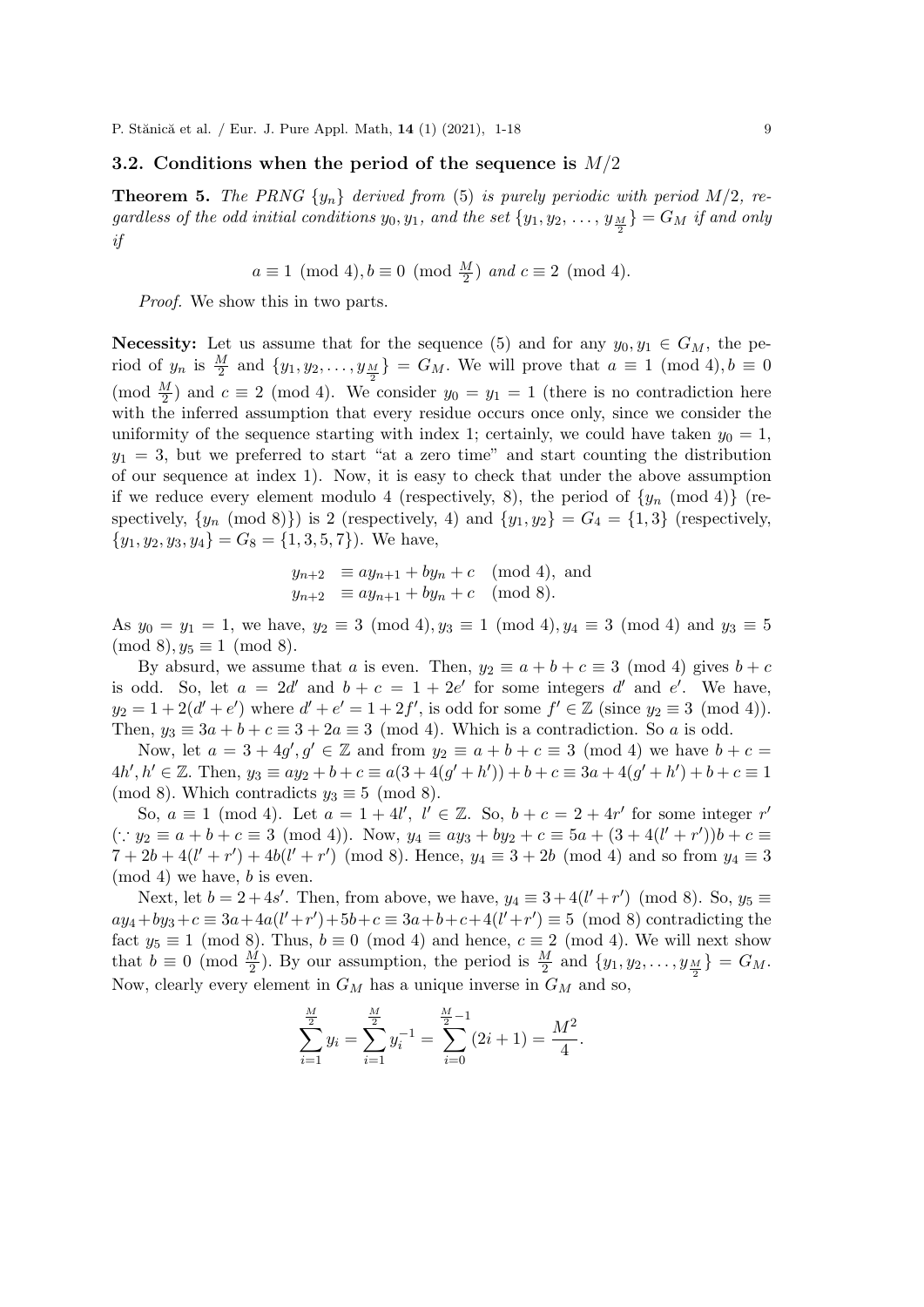Again, as  $y_{\frac{M}{2}+1} \equiv y_1 \pmod{M}$ , we have the sequence of equivalent congruences

$$
\sum_{i=0}^{\frac{M}{2}-1} y_{i+2} \equiv \sum_{i=0}^{\frac{M}{2}-1} (ay_{i+1}^{-1} + by_i + c) \pmod{M},
$$
  
\n
$$
\sum_{i=1}^{\frac{M}{2}} y_i \equiv a \sum_{i=0}^{\frac{M}{2}-1} y_{i+1}^{-1} + b \sum_{i=0}^{\frac{M}{2}-1} y_i + c \sum_{i=0}^{\frac{M}{2}-1} 1 \pmod{M},
$$
  
\n
$$
\sum_{i=1}^{\frac{M}{2}} y_i \equiv a \sum_{i=1}^{\frac{M}{2}} y_i^{-1} + b (y_0 + \sum_{i=1}^{\frac{M}{2}} y_i - y_{\frac{M}{2}}) + c \frac{M}{2} \pmod{M},
$$
  
\n
$$
\frac{M^2}{4} \equiv a \frac{M^2}{4} + b (y_0 + \frac{M^2}{4} - y_{\frac{M}{2}}) + c \frac{M}{2} \pmod{M},
$$
  
\n
$$
0 \equiv b (y_0 - y_{\frac{M}{2}}) \pmod{M} \pmod{M} \pmod{2 \text{ 3}}.
$$

Now, in our case, we have,  $y_0 = y_1 = 1$ . And so, from above, we have,

$$
b\left(y_1 - y_{\frac{M}{2}}\right) \equiv 0 \pmod{M}.
$$

Next, note that, in our case  $y_{\frac{M}{2}} - y_1 \equiv 2 \pmod{4}$  and so,  $b \equiv 0 \pmod{\frac{M}{2}}$ .

**Sufficiency:** As  $b \equiv 0 \pmod{\frac{M}{2}}$  so,  $by_n \equiv b \pmod{M}$  and so (5) reduces to

$$
y_{n+2} \equiv ay_{n+1}^{-1} + (b+c) \pmod{M},
$$

where  $a \equiv 1 \pmod{4}$  and  $(b+c) \equiv 2 \pmod{4}$ . So, by (1), the period of  $\{y_n\}$  is  $\frac{M}{2}$  and  ${y_1, y_2, \ldots, y_{\frac{M}{2}}} = G_M.$ 

Remark 3. *Note that, for some initial conditions, we can obtain period equal to* 8 (mod 16) *for other values of* a, b *and* c *where* a *is odd and* b *and* c *are even, or where* b *is odd and* a *and* c *are even. Thus, the conditions of Theorem* 5 *are only necessary if the period is*  $\frac{M}{2}$ *, regardless of initial conditions.* 

#### 4. Lattice testing for a binary sequence associated to HICG

Let  $\{y_n\}$  be our HICG sequence with some initial conditions. In the spirit of the known Blum-Micali PRN [1], we define a pseudorandom binary sequence  $\{z_n\}$  by  $z_n = f(y_n)$ , where  $f: G_M \to \{0,1\}$  is given by

$$
f(x) = \begin{cases} 0 & \text{if } x < \frac{M}{2} \\ 1 & \text{if } x > \frac{M}{2}. \end{cases}
$$

A Sagemath code with the parameters  $\omega = 64$ ,  $a = 1886906$ ,  $b = 706715$ ,  $c = 807782$ ,  $y_0 =$ 430227 and  $y_1 = 1725239$  has been provided in the Appendix which will generate  $10^8$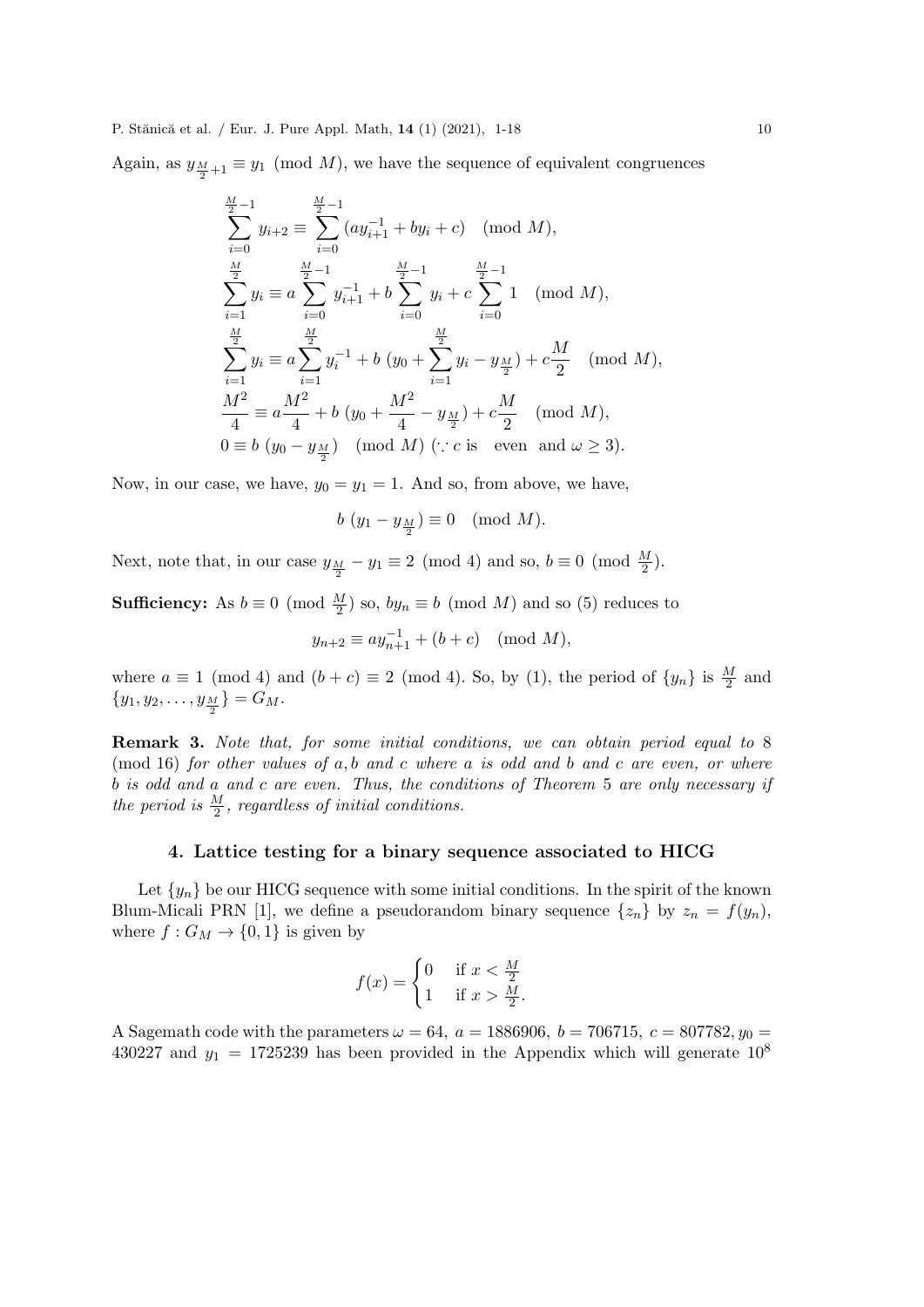PRNs. As for the linear and inversive congruential generator, one can define an sdimensional lattice test for our hybrid sequence (of period, say  $T$ ) for the characteristics 2 (hence of  $2^{\omega}$  modulus). For the binary sequence (defined above)  $\{z_n\}$  passes the L*-dimensional lattice test* if the vectors

$$
\{Z_n: Z_n = (z_n, z_{n+1}, \dots, z_{n+L-1}), \text{ for } 0 \le n < T\},\
$$

span  $\mathbb{F}_2^L$  (we will write below  $span(\cdot)$  for the span of a set of vectors). We call the smallest dimension, with notation  $\ell(z)$ , such that  $\{z_n\}$  passes the  $\ell(z)$ -dimensional lattice test, but not the  $(\ell(z) + 1)$ -dimensional lattice test, the *lattice test complexity*. The lattice test complexity is known for the inversive congruential generator (see [6, 19], for more on this generator). It is known that for a prime characteristic  $p$ , the inversive congruential generator over  $\mathbb{F}_p$  will pass the s-dimensional lattice test in  $\mathbb{F}_p$  if and only if  $s \leq d$ , where d is the degree of the polynomial g representing the sequence  $z_n$  modulo p, that is,  $g(n) = z_n$ in  $\mathbb{F}_p$  (see [2], for more on the connection between linear complexity and lattice tests).

To show our result, we shall be using below the following known result [13].

**Proposition 1.** The rank of a circulant matrix C of order n is  $n - d$ , where d is the *degree of the greatest common divisors of*  $1 - x^n$  *and the associated polynomial of* C.

**Theorem 6.** Let  $\{y_n\}$  be the HICG sequence modulo  $M = 2^{\omega}$ ,  $\omega \geq 2$ , with some initial *conditions, of full period* M *(see Theorem* 4 *for conditions on the parameters). The lattice test complexity of the associated binary sequence*  $\{z_n\}$  *is*  $\ell(z) = \frac{M}{2}$ .

*Proof.* Let  $Z_n = \left(z_n, z_{n+1}, \ldots, z_{n+\frac{M}{2}-1}\right)$ . Computationally, one can check that for  $M = 4$ , the vectors  $\{\hat{Z}_n\}$  will not span  $\mathbb{F}_2^L$  if  $L = 3$ , rather they will span  $\mathbb{F}_2^L$  if  $L = 2$ . From the construction of the vectors  $Z_n$ , we see that if we can show that the vectors  $\{Z_n\}$  for  $L = \frac{M}{2}$  $\frac{M}{2}$  span  $\mathbb{F}_2^L$ , then the corresponding vectors will also span  $\mathbb{F}_2^L$ , for all  $L \leq \frac{M}{2}$  $\frac{M}{2}$ . Therefore, it suffices to show that  $\{Z_0, Z_1, \ldots, Z_{M-1}\}$  span  $\mathbb{F}_2^{\frac{M}{2}}$ . We know that,  $y_{\frac{M}{2}+k} = y_k + \frac{M}{2}$  $\frac{M}{2}$  (mod M) and so  $z_{\frac{M}{2}+k} = \overline{z_k}$  where  $0 = 1$  and  $1 = 0$ . To show our claim,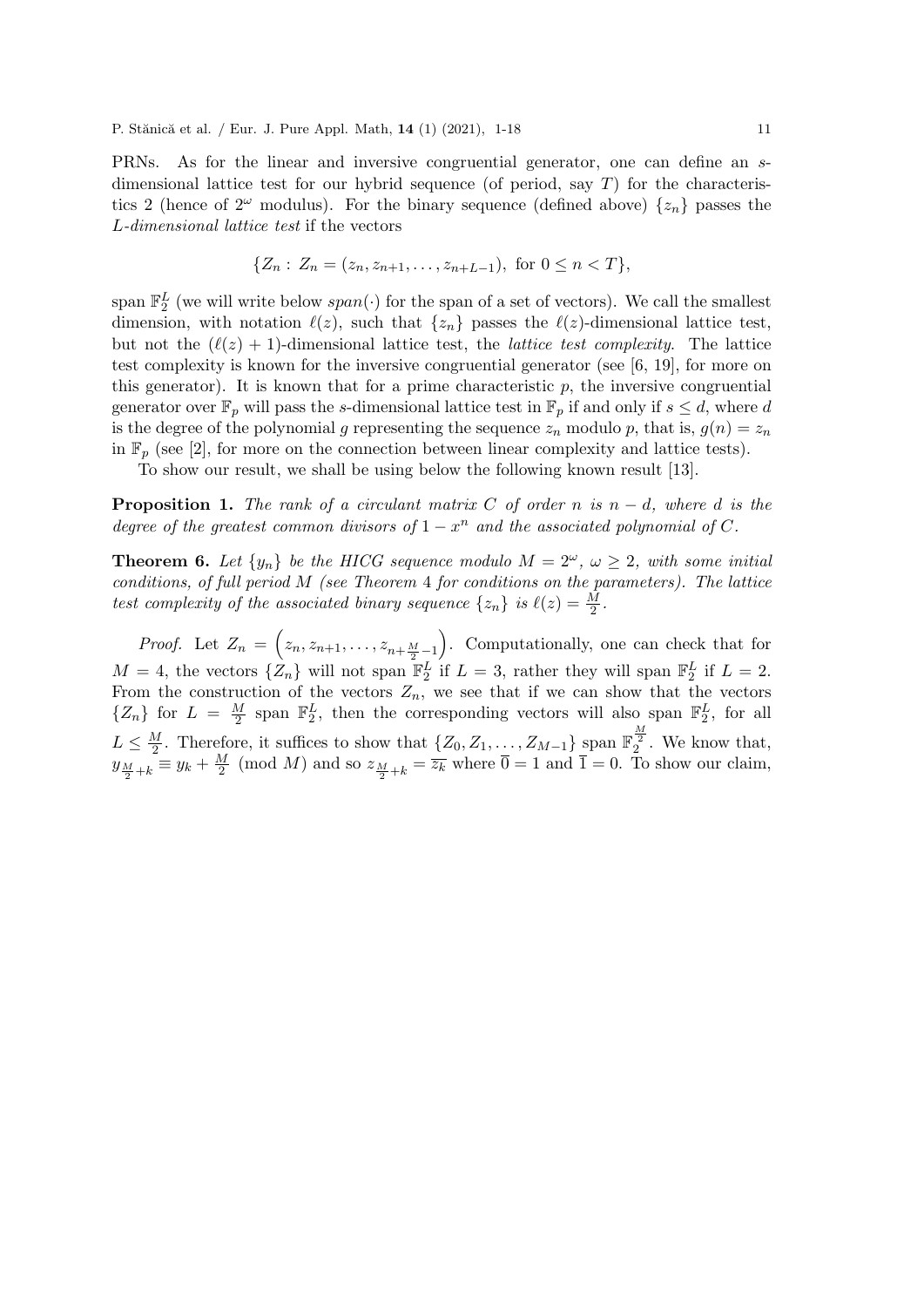we need to prove that the matrix

$$
Z = \begin{pmatrix} Z_0 \\ Z_1 \\ Z_2 \\ Z_3 \\ \vdots \\ Z_{\frac{M}{2}-2} \\ Z_{\frac{M}{2}-1} \\ Z_{\frac{M}{2}} \\ Z_{\frac{M}{2}+1} \\ Z_{\frac{M}{2}+2} \\ \vdots \\ Z_{\frac{M}{2}+2} \\ Z_{\frac{M}{2}-2} \\ \vdots \\ Z_{\frac{M}{2}-1} \\ Z_{\frac{M}{2}} \\ \vdots \\ Z_{\frac{M}{2}-2} \\ \frac{Z_1}{Z_2} \\ \frac{Z_2}{Z_3} \\ \frac{Z_3}{Z_4} \\ \vdots \\ \frac{Z_4}{Z_4} \\ \vdots \\ \frac{Z_5}{Z_5} \\ \frac{Z_5}{Z_4} \\ \vdots \\ \frac{Z_5}{Z_6} \\ \frac{Z_6}{Z_1} \\ \frac{Z_7}{Z_2} \\ \frac{Z_8}{Z_3} \\ \vdots \\ \frac{Z_7}{Z_4} \\ \frac{Z_9}{Z_1} \\ \frac{Z_5}{Z_2} \\ \frac{Z_7}{Z_3} \\ \frac{Z_8}{Z_4} \\ \vdots \\ \frac{Z_8}{Z_9} \\ \frac{Z_9}{Z_1} \\ \frac{Z_9}{Z_1} \\ \frac{Z_9}{Z_1} \\ \frac{Z_1}{Z_2} \\ \frac{Z_3}{Z_3} \\ \frac{Z_4}{Z_4} \\ \dots \\ \frac{Z_M}{Z-4} \\ \frac{Z_M}{Z-3} \\ \frac{Z_M}{Z-3} \\ \frac{Z_M}{Z-2} \\ \frac{Z_M}{Z-2} \\ \frac{Z_M}{Z-1} \\ \frac{Z_9}{Z_0} \\ \frac{Z_1}{Z_1} \\ \dots \\ \frac{Z_M}{Z-4} \\ \frac{Z_M}{Z-3} \\ \frac{Z_M}{Z-2} \\ \frac{Z_M}{Z-2} \\ \frac{Z_M}{Z-1} \\ \frac{Z_M}{Z_0} \\ \frac{Z_M}{Z-1} \\ \frac{Z_M}{Z_0} \\ \frac{Z_M}{Z-1} \\ \frac{Z_M}{Z_0} \\ \frac{Z_M}{Z-1} \\ \frac{Z_M}{Z_0} \\ \frac{Z_M}{Z-1} \\ \frac{Z_M}{Z_0} \\ \frac{Z_M}{Z-1} \\ \frac{Z_M}{Z_0} \\ \frac{Z_M}{Z-1} \\ \frac{Z_M}{Z_0} \\ \frac{Z_M}{Z-1} \\ \frac{Z_M}{Z_0} \\
$$

has rank at least  $\frac{M}{2}$ , which is equivalent to the fact that  $Z<sup>T</sup>$  has rank at least  $\frac{M}{2}$ .

To achieve that goal, we define a circulant matrix C of order M, whose first  $\frac{M}{2}$  rows form  $Z^T$  (we just add  $\frac{M}{2}$  rows to  $Z^T$  accordingly to make it of order M). Now the associated polynomial of  $\overline{C}$  is

$$
g(x) = \sum_{i=0}^{\frac{M}{2}-1} z_i x^i + \sum_{i=\frac{M}{2}}^{M-1} \overline{z_{i-\frac{M}{2}}} x^i
$$
  

$$
= \sum_{i=0}^{\frac{M}{2}-1} z_i x^i + x^{\frac{M}{2}} \sum_{i=0}^{\frac{M}{2}-1} (z_i + 1) x^i
$$
  

$$
= \left(1 + x^{\frac{M}{2}}\right) \sum_{i=0}^{\frac{M}{2}-1} z_i x^i + x^{\frac{M}{2}} \sum_{i=0}^{\frac{M}{2}-1} x^i
$$
  

$$
= (1+x)^{\frac{M}{2}} \sum_{i=0}^{\frac{M}{2}-1} z_i x^i + x^{\frac{M}{2}} (1+x)^{\frac{M}{2}-1}
$$
  

$$
= (1+x)^{\frac{M}{2}-1} ((1+x) \sum_{i=0}^{\frac{M}{2}-1} z_i x^i + x^{\frac{M}{2}})
$$

(all operations are considered modulo 2 here).

Thus, gcd  $(g(x), 1 - x^M) = \text{gcd}(g(x), (1 + x)^M) = (1 + x)^{\frac{M}{2} - 1}$ . Hence, by Proposition 1, the rank of C is  $M - (\frac{M}{2} - 1) = \frac{M}{2} + 1$ . Now, it is easy to check that k-th and the  $(\frac{M}{2} + k)$ -th row of C add up to the row with all 1's;  $k = 1, 2, ..., \frac{M}{2}$  $\frac{M}{2}$ . So, it is clear that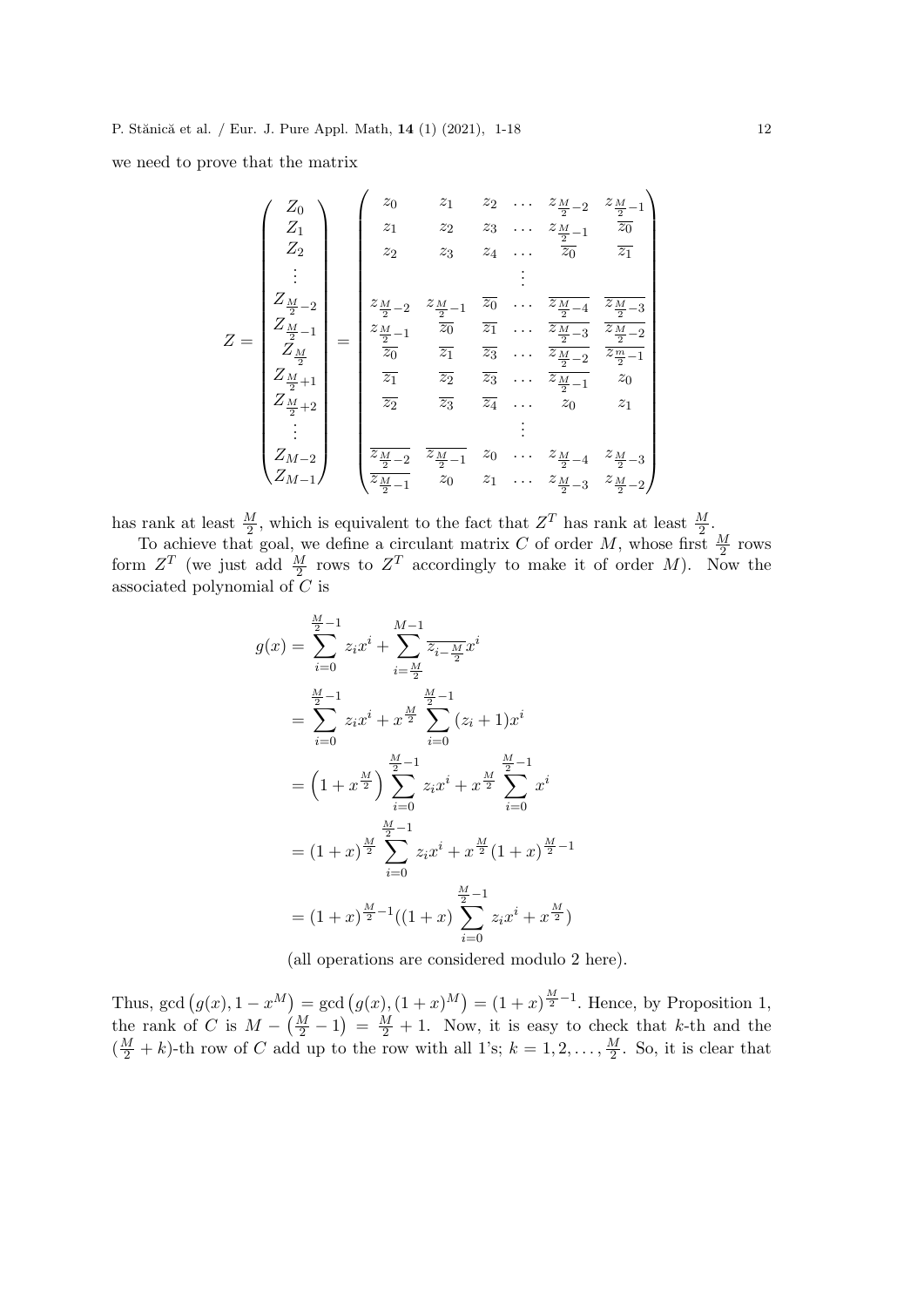the rank of the  $(\frac{M}{2}+1) \times M$  matrix,  $\overline{C}$ , formed by the first  $\frac{M}{2}+1$  rows is of rank  $\frac{M}{2}+1$ . Again,  $Z^T$  is simply obtained by deleting the last row of  $\overline{C}$ , and so, it has rank at least  $\overline{M}$  $\frac{M}{2}$ .

It is perhaps customary to define the lattice passing testing using the set  $\{Z_0 + Z_n\}$ . We preferred for simplicity to use  $Z_n$ , but a similar result holds for this set, as well. We need the following lemma, which will certainly follow from general results (see [21]), but we provide here a simple proof for completeness.

**Lemma 1.** Let  $M = 2^{\omega}$ ,  $\omega \geq 2$  and C be an  $M \times M$  binary circulant matrix. Then C is *nonsingular if and only if there is an odd number of* 1*'s in each row of* C*.*

*Proof.* First note that as C is circulant so every row has same number of 1's as any row is some permutation of the first row. So, it is enough to look at the first row of  $C$ , say  $(a_0, a_1, \ldots, a_{M-1})$ . Let  $a(x) =$  $\sum_{ }^{M-1}$  $i=0$  $a_i x^i$  be the associated polynomial of C. Now, C is nonsingular if and only if the rank of C is M, if and only if gcd  $(a(x), (1+x)^M) = 1$  (using Proposition 1 and the fact that M is a power of 2). Clearly, gcd  $(a(x), (1+x)^M)$  can either be 1 or some power of  $(1+x)$ . Again,  $(1+x) | a(x)$ , if and only if  $a(1) = 0$ , if and only if there are an even number of  $a_i$ 's that are 1. Or, in other words  $gcd(a(x), (1+x)^n) = 1$  if and only if there are an odd number of  $a_i$ 's that are 1, that is, each row contains an odd number of 1's.

**Theorem 7.** *Under the conditions of Theorem 6, the set*  $\{Z'_n = Z_n + Z_0; n = 1, 2, ...\}$  $spans \mathbb{F}_2^{\frac{M}{2}}$ .

*Proof.* Let  $S = \text{span}\{Z'_i\}$  $n'_n; n = 1, 2, \ldots$ . Then, clearly, the vectors,  $Z'_n + Z'_{n+1} =$  $Z_n + Z_{n+1} \in S$  for all  $n = 1, 2, ..., \frac{M}{2}$  $\frac{M}{2}$ . Then, it is sufficient to show that the  $\frac{M}{2} \times \frac{M}{2}$ 2 matrix

$$
Z' = \begin{pmatrix} Z'_1 + Z'_2 \\ Z'_2 + Z'_3 \\ Z'_3 + Z'_4 \\ \vdots \\ Z'_M + Z'_{M+1} \end{pmatrix} = \begin{pmatrix} Z_1 + Z_2 \\ Z_2 + Z_3 \\ Z_3 + Z_4 \\ \vdots \\ Z_M + Z_{M+1} \end{pmatrix}
$$

has rank  $\frac{M}{2}$ .

Now, it is easy to check that Z' is a left circulant binary matrix of order  $\frac{M}{2} \times \frac{M}{2}$  $\frac{M}{2}$ . Again,  $Z_1 + Z_2 = (z_1 + z_2, z_2 + z_3, z_3 + z_4, \ldots, z_{\frac{M}{2}-1} + \overline{z_0}, \overline{z_0} + \overline{z_1}) = (z_1 + z_2, z_2 + z_3, z_3 + z_4, \ldots, z_{\frac{M}{2}-1} + \overline{z_0}, \overline{z_0} + \overline{z_1}) = (z_1 + z_2, z_2 + z_3, z_3 + z_4, \ldots, z_{\frac{M}{2}-1} + \overline{z_0}, \overline{z_0} + \overline{z_1})$  $z_4, \ldots, z_{\frac{M}{2}-1} + z_0 + 1, z_0 + z_1$ . Every element among  $z_0, z_1, \ldots, z_{\frac{M}{2}-1}$  occurs exactly twice in  $Z_1 + \bar{Z_2}$  and an extra 1 occurs in the second of the last term. Therefore, there are odd number of 1's in each row of Z'. Hence, by Lemma 1, we infer that Z' has rank  $\frac{M}{2}$ .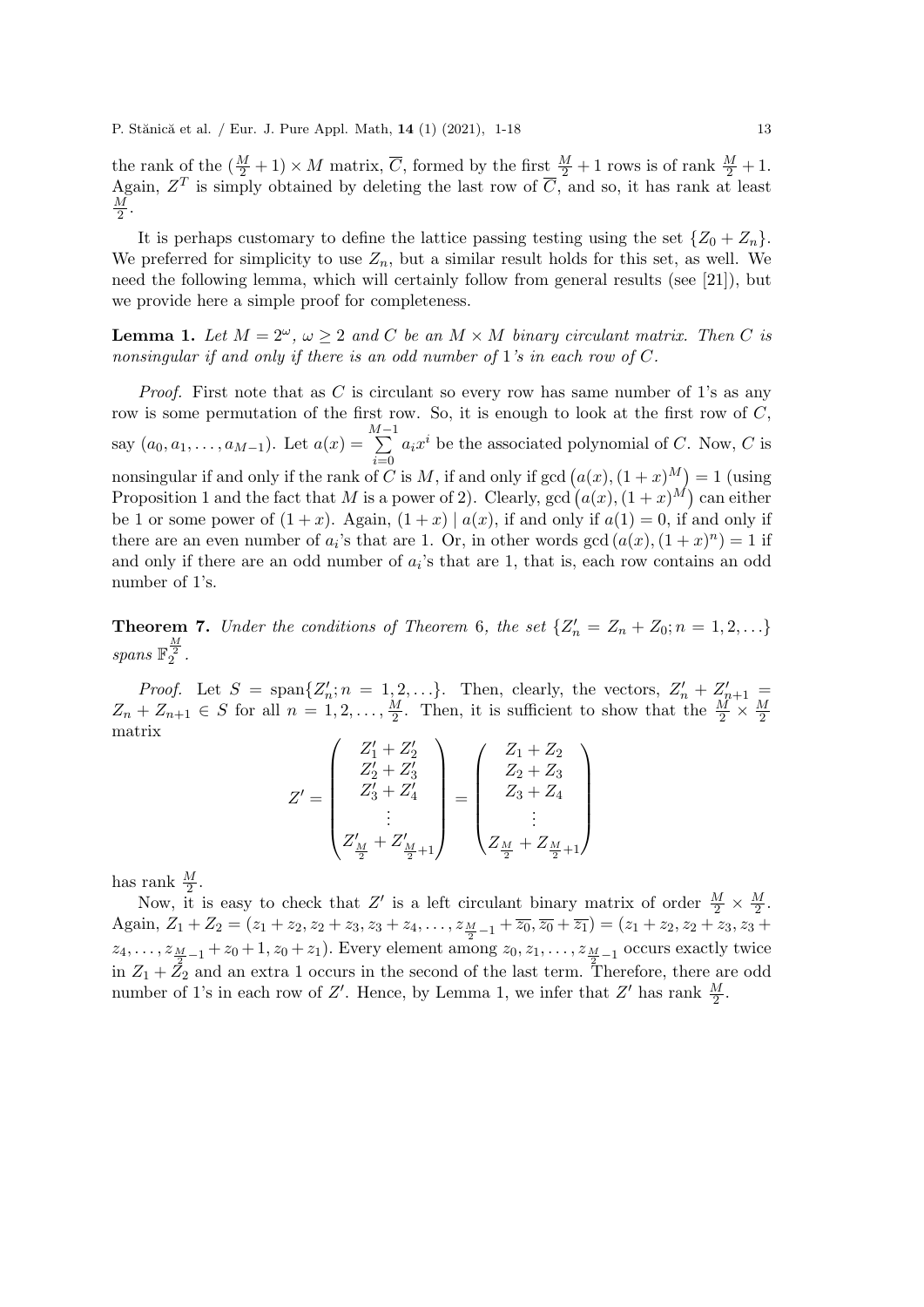#### 5. Further comments and research problems

We wondered whether, besides the stochastic uses of HICG (and from our experiments, it seems that taking  $M = 2^{64}$  performs very well), if one can also have some cryptographic applications of our sequence. Taking the least significant bit of every residues of  $\{y_n\}$ and applying randomness tests on it, revealed too many patterns and the  $p$ -values were low. However, by taking the most significant bit (see the previous section) up to half the period (because for a HICG of period  $2m$ ,  $y_{m+k} \equiv y_k + m \pmod{2m}$ ), we were pleasantly surprised to see that for that bit sequence corresponding to half of a period and applying the NIST randomness suite tests (sts), our sequence passed all of the tests in multiple runs, and the p-values were above the 0.01 significance level (we do not go into details of the sts suite and the randomness requirements here). We visually display in Figure 1 below the outcome of such an experiment run with the parameters  $\omega = 64$ ,  $a = 1886906$ ,  $b =$ 706715,  $c = 807782$ ,  $y_0 = 430227$  and  $y_1 = 1725239$  and  $10^8$  PRNs. Also with the same



Figure 1: The NIST STS applied to HICG

parameters and 10<sup>9</sup> PRNs we ran the Dieharder Test which also showed promising results which are being visually displayed in Figure 2 (Here the  $10<sup>9</sup>$  bits are partitioned into 31249999 32-bit numbers which are further converted to decimal numbers and then the Dieharder Test is run). We further computed the linear complexity profile of such a binary sequence for  $10^5$  bits and found an excellent profile. We display such an experiment in Figure 3.

While these observations were not initially the purpose of the paper, we just want to point them out as by-products. Further investigation is warranted.

There are several works (see [20] and the references therein) devoted to the computation of the discrepancy of the inversive congruential generator. Certainly, a similar inquiry can be addressed for our generator, and we leave the computation of the discrepancy (and its bounds) for our HICG for a subsequent project, or to the interested reader.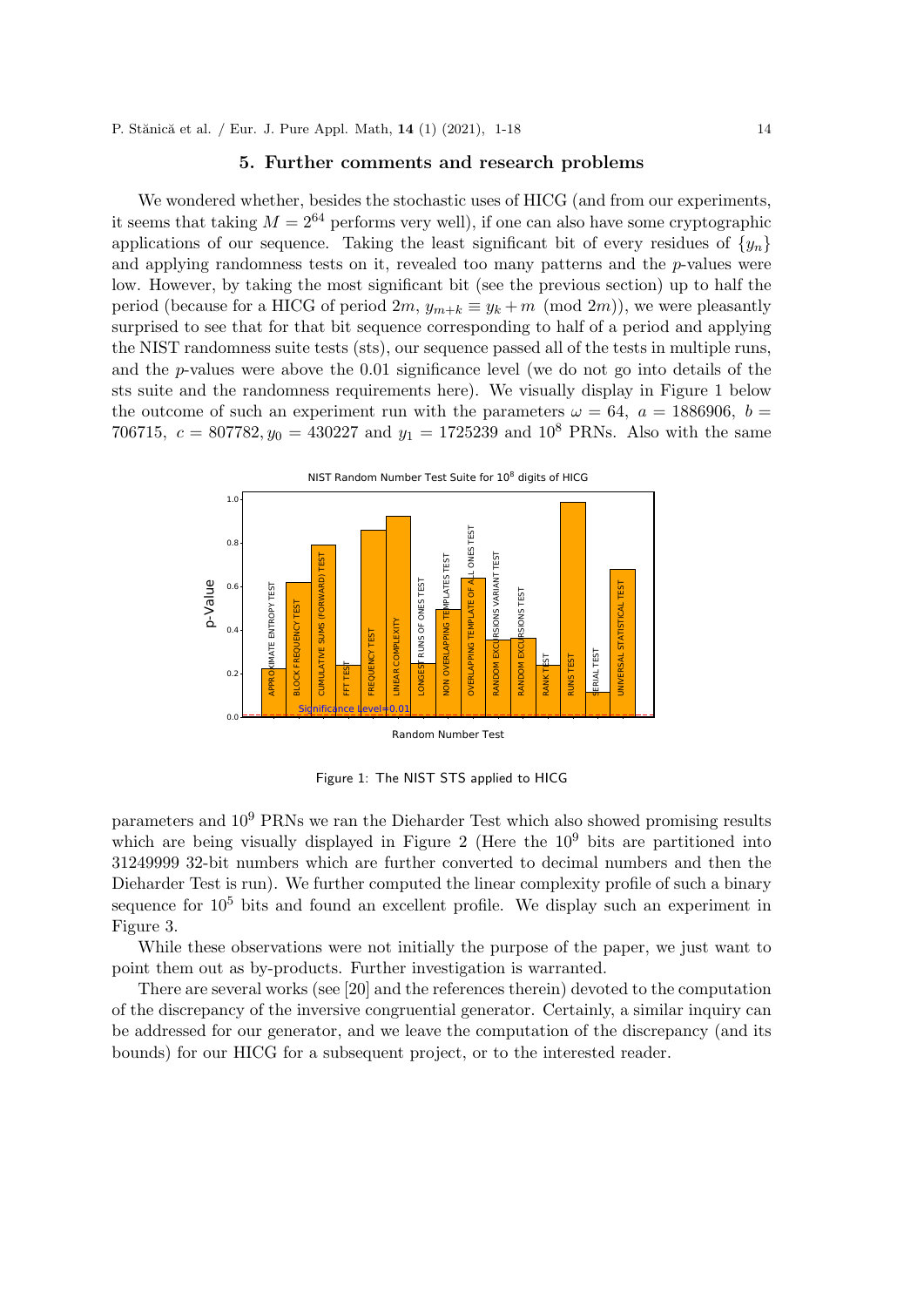

Figure 2: The Dieharder test applied to HICG



Figure 3: The linear complexity profile of HICG

In the spirit of our paper, for a modulus  $M = 2^{\omega}$  and  $y_0, y_1 \in G_M$ , one can define

$$
y_{n+2} \equiv ay_{n+1}^{-1} + by_n^{-1} + cy_{n+1} + dy_n + e \pmod{M}, n = 0, 1, ...,
$$
 (9)

where  $a, b, c, d, e \in \mathbb{Z}_M$  are such that  $y_{n+2} \in G_M$ , whenever  $y_n, y_{n+1} \in G_M$ . The study of such a generator (which includes as particular cases every other type of first-order linear and inversive congruential generator) is certainly an intriguing problem.

Finally, all of our considerations, results and inquiries can be investigated for an odd characteristic.

#### References

- [1] Manuel Blum and Silvio Micali. How to generate cryptographically strong sequences of pseudorandom bits. *SIAM J. Comput.*, 13(4):850–864, 1984.
- [2] Gerhard Dorfer and Arne Winterhof. Lattice structure and linear complexity profile of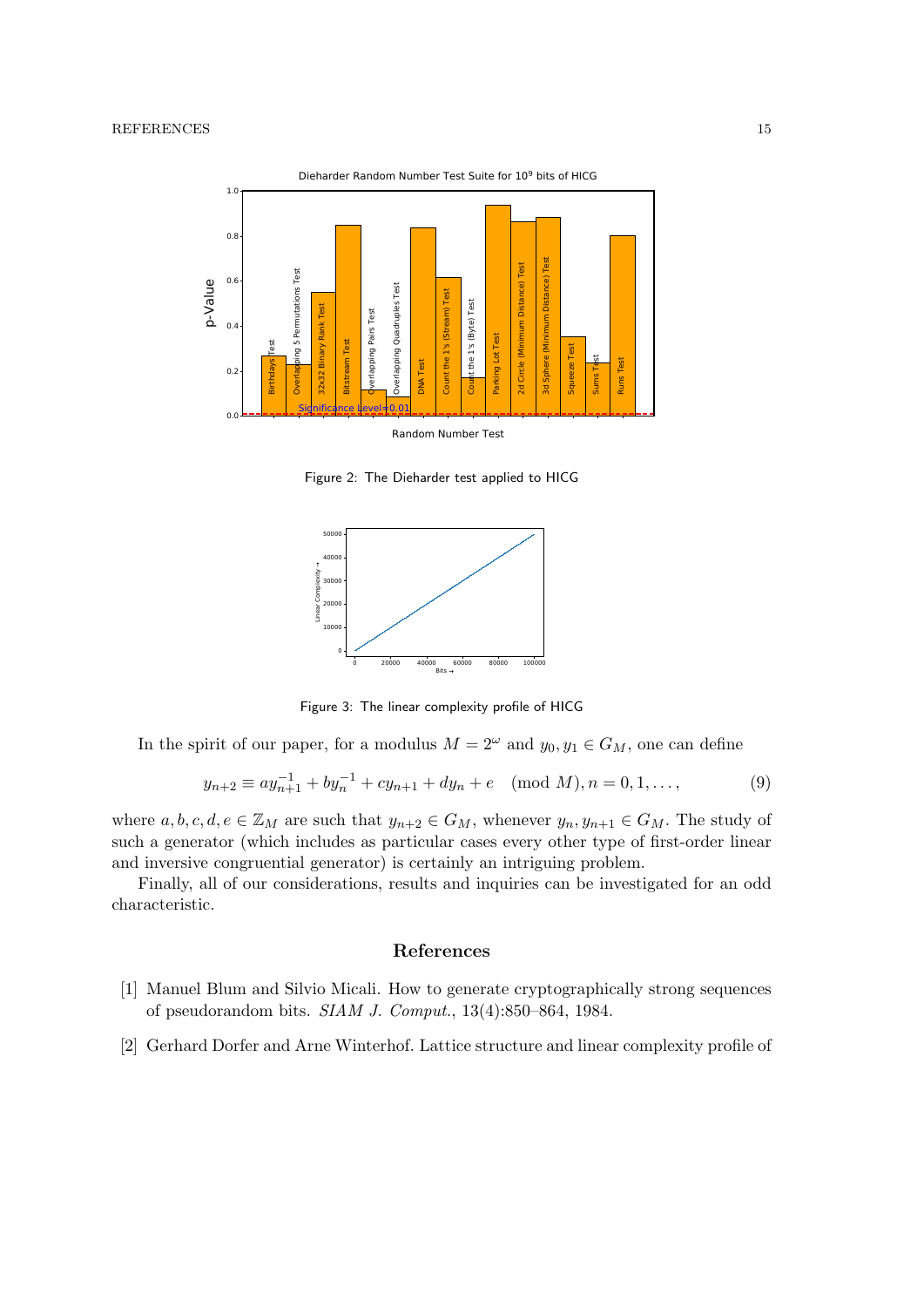nonlinear pseudorandom number generators. *Appl. Algebra Engrg. Comm. Comput.*, 13(6):499–508, 2003.

- [3] Jürgen Eichenauer, Jürgen Lehn, and Alev Topuzoğlu. A nonlinear congruential pseudorandom number generator with power of two modulus. *Math. Comp.*, 51(184):757– 759, 1988.
- [4] J. Eichenauer-Herrmann, H. Grothe, H. Niederreiter, and A. Topuzoğlu. On the lattice structure of a nonlinear generator with modulus  $2^{\alpha}$ . *J. Comput. Appl. Math.*, 31(1):81–85, 1990. Random numbers and simulation (Lambrecht, 1988).
- [5] Jürgen Eichenauer-Herrmann. Inversive congruential pseudorandom numbers avoid the planes. *Math. Comp.*, 56(193):297–301, 1991.
- [6] Jürgen Eichenauer-Herrmann. Inversive congruential pseudorandom numbers: a tutorial. *International Statistical Review*, 560:2(193):167–176, 1992.
- [7] Jürgen Eichenauer-Herrmann. Statistical independence of a new class of inversive congruential pseudorandom numbers. *Math. Comp.*, 60(201):375–384, 1993.
- [8] Jürgen Eichenauer-Herrmann. On generalized inversive congruential pseudorandom numbers. *Math. Comp.*, 63(207):293–299, 1994.
- [9] Jürgen Eichenauer-Herrmann and Harald Niederreiter. Lower bounds for the discrepancy of inversive congruential pseudorandom numbers with power of two modulus. *Math. Comp.*, 58(198):775–779, 1992.
- [10] Reza Rezaeian Farashahi and Igor E. Shparlinski. Pseudorandom bits from points on elliptic curves. *IEEE Trans. Inform. Theory*, 58(2):1242–1247, 2012.
- [11] Domingo Gómez, Jaime Gutierrez, and Álvar Ibeas. Attacking the Pollard generator. *IEEE Trans. Inform. Theory*, 52(12):5518–5523, 2006.
- [12] Honggang Hu, Lei Hu, and Dengguo Feng. On a class of pseudorandom sequences from elliptic curves over finite fields. *IEEE Trans. Inform. Theory*, 53(7):2598–2605, 2007.
- [13] A. W. Ingleton. The rank of circulant matrices. *J. London Math. Soc.*, 31:632–635, 1956.
- [14] Takashi Kato, Li-Ming Wu, and Niro Yanagihara. On a nonlinear congruential pseudorandom number generator. *Math. Comp.*, 65(213):227–233, 1996.
- [15] Donald E. Knuth. *The Art of Computer Programming, Volume II: Seminumerical Algorithms, 2nd Edition*. Addison-Wesley, Reading, MA, 1981.
- [16] J. Mc Laughlin. Combinatorial identities deriving from the *n*th power of a  $2 \times 2$ matrix. *Integers*, 4:A19, 15, 2004.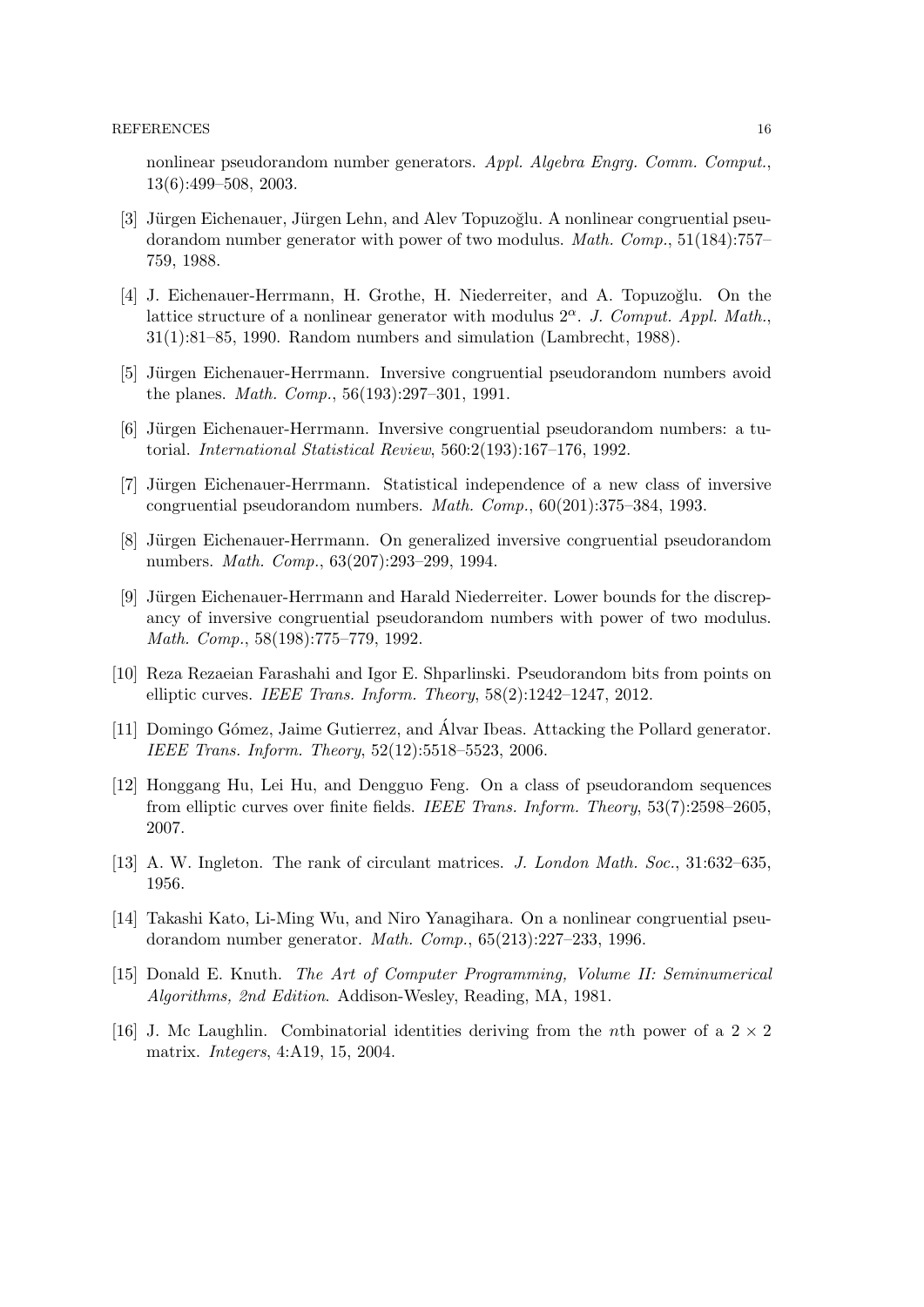- [17] Harald Niederreiter. The serial test for congruential pseudorandom numbers generated by inversions. *Math. Comp.*, 52(185):135–144, 1989.
- [18] Harald Niederreiter. Recent trends in random number and random vector generation. *Ann. Oper. Res.*, 31(1-4):323–345, 1991. Stochastic programming, Part II (Ann Arbor, MI, 1989).
- [19] Harald Niederreiter. *Random number generation and quasi-Monte Carlo methods*, volume 63 of *CBMS-NSF Regional Conference Series in Applied Mathematics*. Society for Industrial and Applied Mathematics (SIAM), Philadelphia, PA, 1992.
- [20] Harald Niederreiter and Igor E. Shparlinski. Exponential sums and the distribution of inversive congruential pseudorandom numbers with prime-power modulus. *Acta Arith.*, 92(1):89–98, 2000.
- [21] Oystein Ore. Some studies on cyclic determinants. *Duke Math. J.*, 18:343–354, 1951.

#### Appendix

```
Sage Code with the parameters \omega = 64, a = 1886906, b = 706715, c =807782, y_0 = 430227 and y_1 = 1725239:
n=64
N=2ˆn
a = 1886906b = 706715c = 807782y0 = 430227y1 = 1725239y=y0z=y1print ("0,0,", end=""), \# as y0 and y1 are less than N/2,
                               initial two PRNs are set to be 0.
for i in range (2,100):
    w=a∗z.inverse_mod(N)+b∗y+c
    w=w%N
     if (w\ll N/2):
         print ("0,", end =")e l s e :
         print ("1,", end="")
    v = z
```